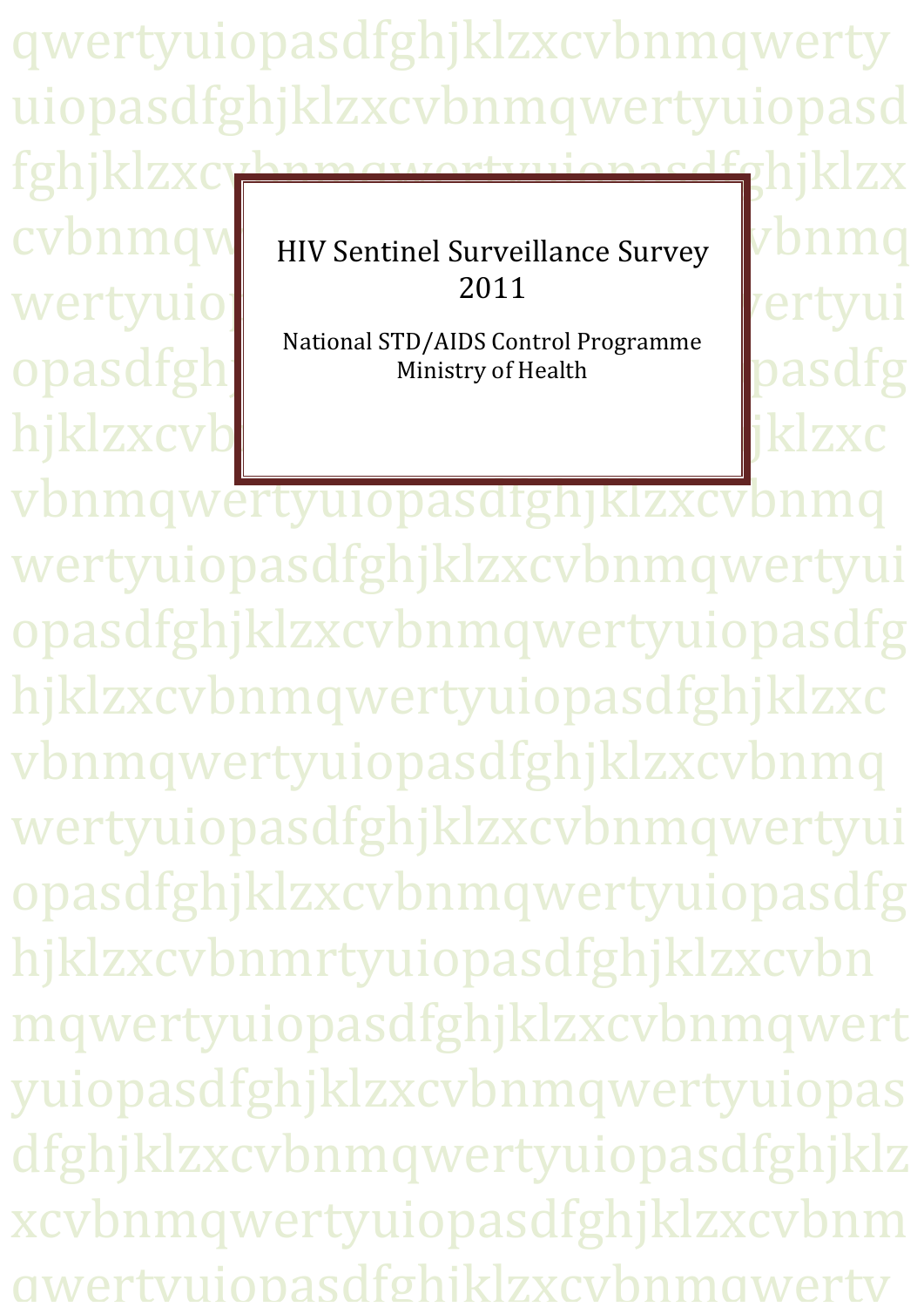Report of the 2011 survey

# HIV Sentinel Sero-Surveillance Survey in Sri Lanka

**National STD/AIDS Control Programme, No 29, De Saram Place, Colombo 10 Sri Lanka**

August 2012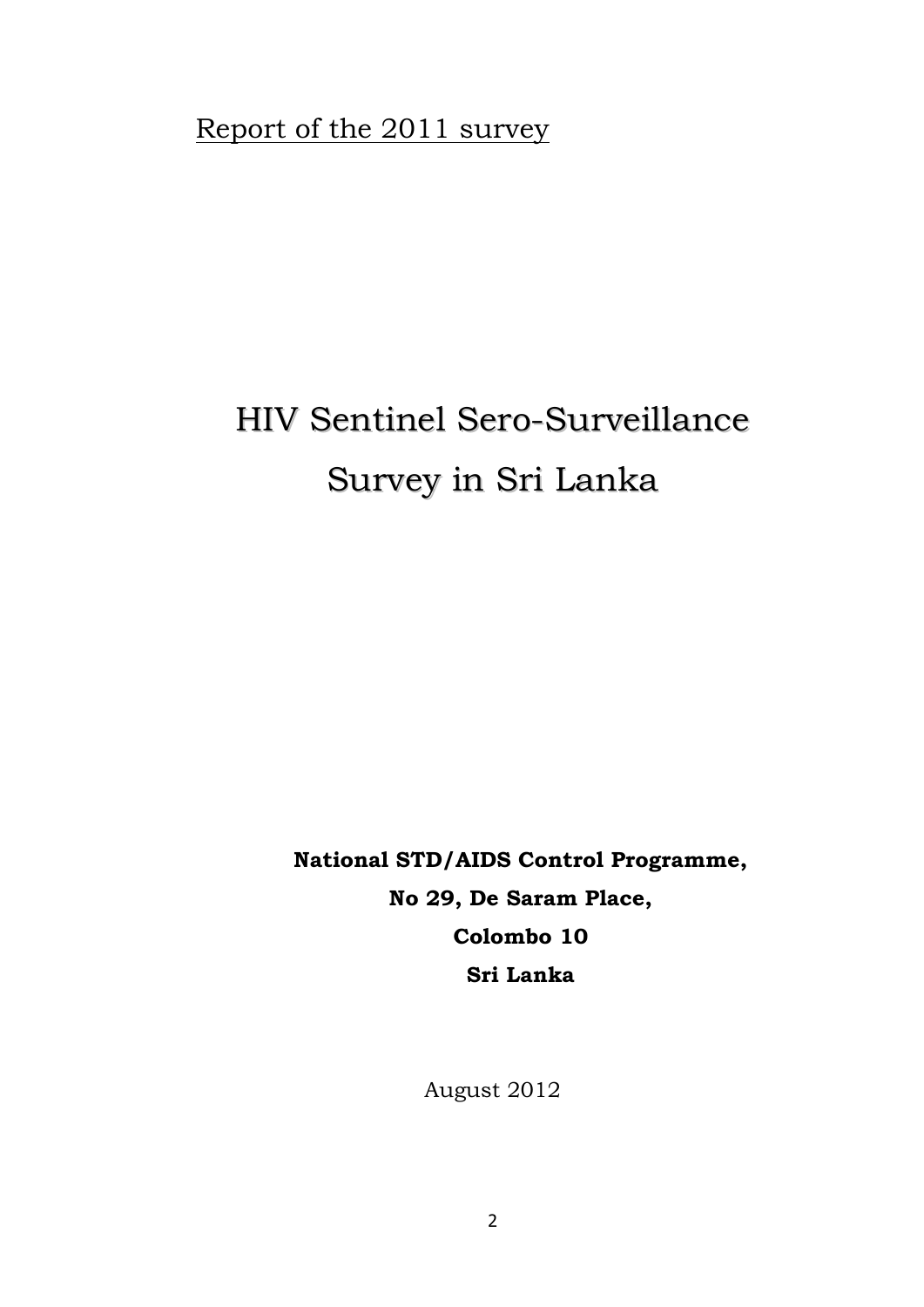| Contents         |            |
|------------------|------------|
|                  | Page       |
| Introduction     |            |
| Methods          | 2          |
| Results          | 9          |
| Discussion       | 18         |
| Acknowledgements | 20         |
| Annexes          | $i$ - $iv$ |

|              | Abbreviations used in this report     |
|--------------|---------------------------------------|
| <b>AIDS</b>  | Acquired immunodeficiency syndrome    |
| CP           | Central province                      |
| <b>DTCO</b>  | District tuberculosis control officer |
| <b>DU</b>    | Drug User                             |
| <b>ELISA</b> | Enzyme-linked immunosorbent assay     |
| <b>FSW</b>   | Female sex worker                     |
| <b>HIV</b>   | Human immunodeficiency virus          |
| <b>MOH</b>   | Medical officer of health             |
| <b>MSM</b>   | Men having Sex with Men               |
| N & E P      | North and East provinces              |
| <b>NCP</b>   | North Central province                |
| <b>NSACP</b> | National STD/AIDS control programme   |
| <b>NWP</b>   | North Western province                |
| Sab P        | Sabaragamuwa province                 |
| <b>SP</b>    | Southern province                     |
| <b>STD</b>   | Sexually transmitted disease          |
| <b>TB</b>    | Tuberculosis patient                  |
| TW           | Transport worker                      |
| <b>UP</b>    | Uva province                          |
| <b>WP</b>    | Western province                      |

# **Data compilation and the report by**

Dr S. Benaragama, Epidemiologist, National STD/AIDS control programme, Department of Health Services, Sri Lanka

August 2012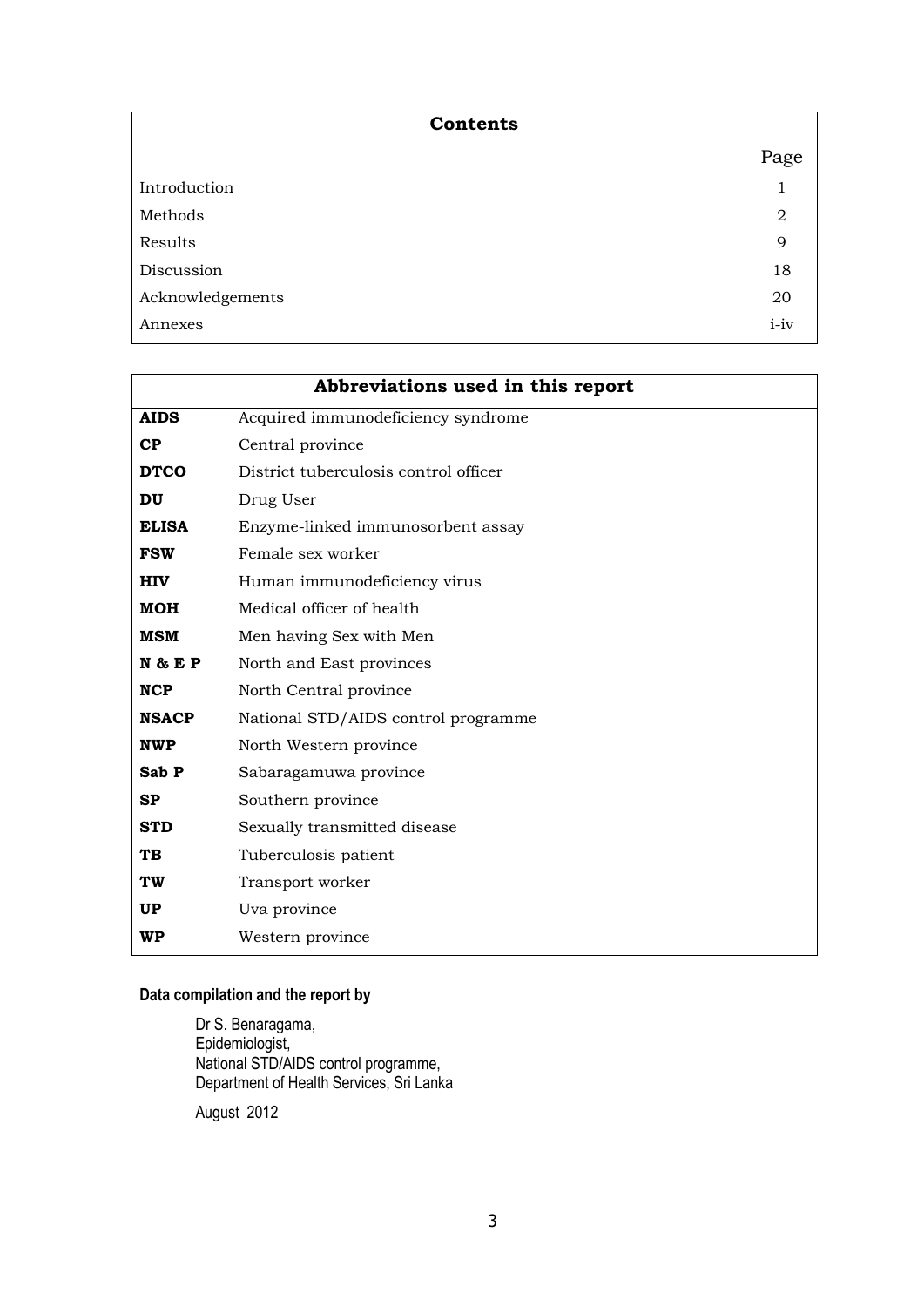#### **1. Introduction**

Good Surveillance does not necessarily ensure the making of right decisions, but it reduces the chances of making the wrong ones.

Alexander D. Langmuir (Langmuir 1963)

Surveillance, the eyes and ears of public health, provides information through which public health programes can act effectively and efficiently. Controlling and preventing diseases based on information collected through surveillance requires action.

The surveillance of Human Immunodeficiency Virus (HIV) infection is of great value in designing, implementing and monitoring of public health programmes for the prevention and control of HIV infection and the Acquired Immunodeficiency Syndrome (AIDS). There are number of different methods available for HIV surveillance. Of these behavioural surveillance, biological or sero-surveillance, HIV and AIDS case surveillance and use of other supplementary data such as Sexually Transmitted Infections (STI) and Tuberculosis surveillance have been recommended by WHO/UNAIDS.

High quality sentinel surveillance systems have frequent and timely data collection, selection of appropriate population groups as sentinel groups, are consistent in the sites and groups that are measured over time and provide prevalence estimates that are representative of the population.

The National STD/AIDS Control Programme (NSACP) of Sri Lanka has been annually conducting HIV Sentinel sero-surveillance since 1993. This survey was initially designed on the guidelines prepared by World Health Organization (WHO) in 1989. The purpose of HIV sentinel survey is to track HIV infection levels through 'watch post' institutions. These sentinel institutions routinely draw blood for other purposes. The usual method of HIV testing for sentinel survey is known as Unlinked Anonymous Testing. This method involves the use of blood already collected for another purpose. Having performed the stipulated test, the labels of tubes are removed to delink from any identity and the HIV test is carried out. The purpose of unlinked anonymous testing is not to identify infected individuals or case finding. The objective is public health surveillance of HIV infection. The strengths and weaknesses of HIV sentinel surveys have been clearly described in 'the guidelines for Second Generation HIV Surveillance' published by UNAIDS/WHO. The HIV serosurveillance in Sri Lanka has been regularly reviewed and necessary modifications done based on the new evidence about the local HIV epidemic. Certain Sentinel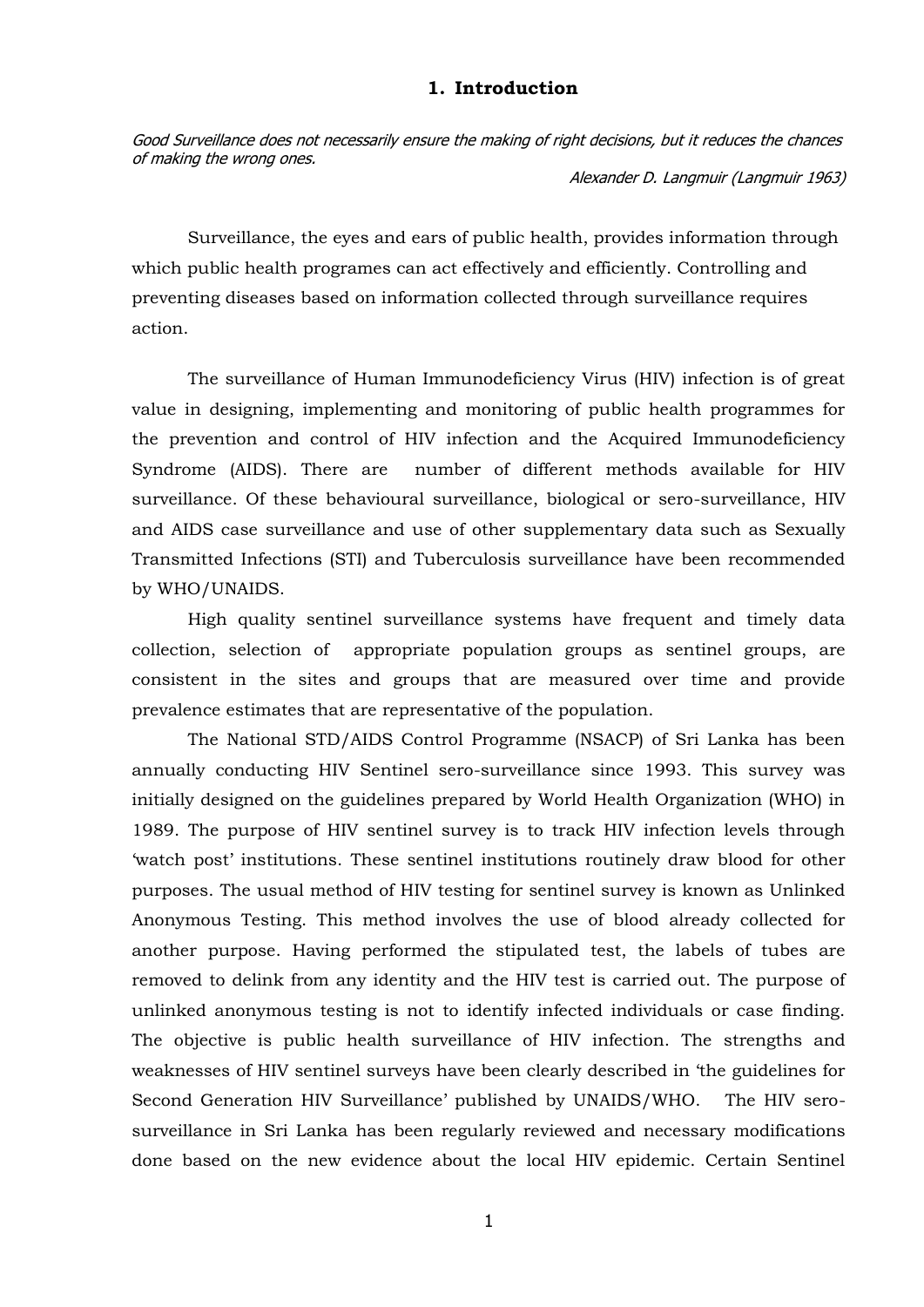groups were discontinued while others were newly added depending on the new evidence of the local epidemic. Enrolment of some sentinel groups was done in the field level rather than from clinic settings (sex workers, transport workers, armed forces and drug users ).

In Sri Lanka, behavioural surveillance with regard to HIV commenced in 2006 and the first round of BSS has been completed in 2007. Next step would be conducting integrated behavioral and sero surveillance which will give a better correlation between risk behavior and the sero prevalence among the risk goups that will be surveyed.

All surveillance methods have their limitations. The HIV sentinel surveillance is no exception. However, the information generated by sero-survey complements to other data on the HIV epidemic and will be useful to improve the understanding of the HIV epidemic in Sri Lanka.

## **2. Methodology**

Six subpopulation groups were included in the survey. These were female sex workers, Men who have sex with Men, drug users, STD clinic attendees, patients with tuberculosis and military (service) personnel. Female sex workers were included in the survey, from the beginning due to their multiple sexual partners and high risk behaviour patterns. STD clinic attendees represent clients of sex workers and their partners. The patients with tuberculosis do not represent a behaviour category. However, they are a good sentinel group to monitor HIV infections in a low prevalence situation due to the synergistic relationship between HIV and TB infections. Military (service) personnel were included in the survey since 2003 due to their reported high risk behaviours. Drug user group was newly added in 2006 survey due to their high risk behaviours with respect of acquiring HIV infection. Among reported HIV positives in Sri Lanka, 11% transmission can be attributed to homo/bi sexual mode. Thus in 2008 this group was added as a sentinel group. Main MSM networks which also participated in the BSS were contacted and consented to participate. Only two sentinel sites were assigned to conduct the survey for drug users and MSM due to limited availability of the MSM NGOs in 2008 and that was extended to four sites in 2009.This was the case in 2011 as well. However survey participation further decreased due to adverse media reporting during 2011 leading to invisibility of this group.

## **Duration of the survey**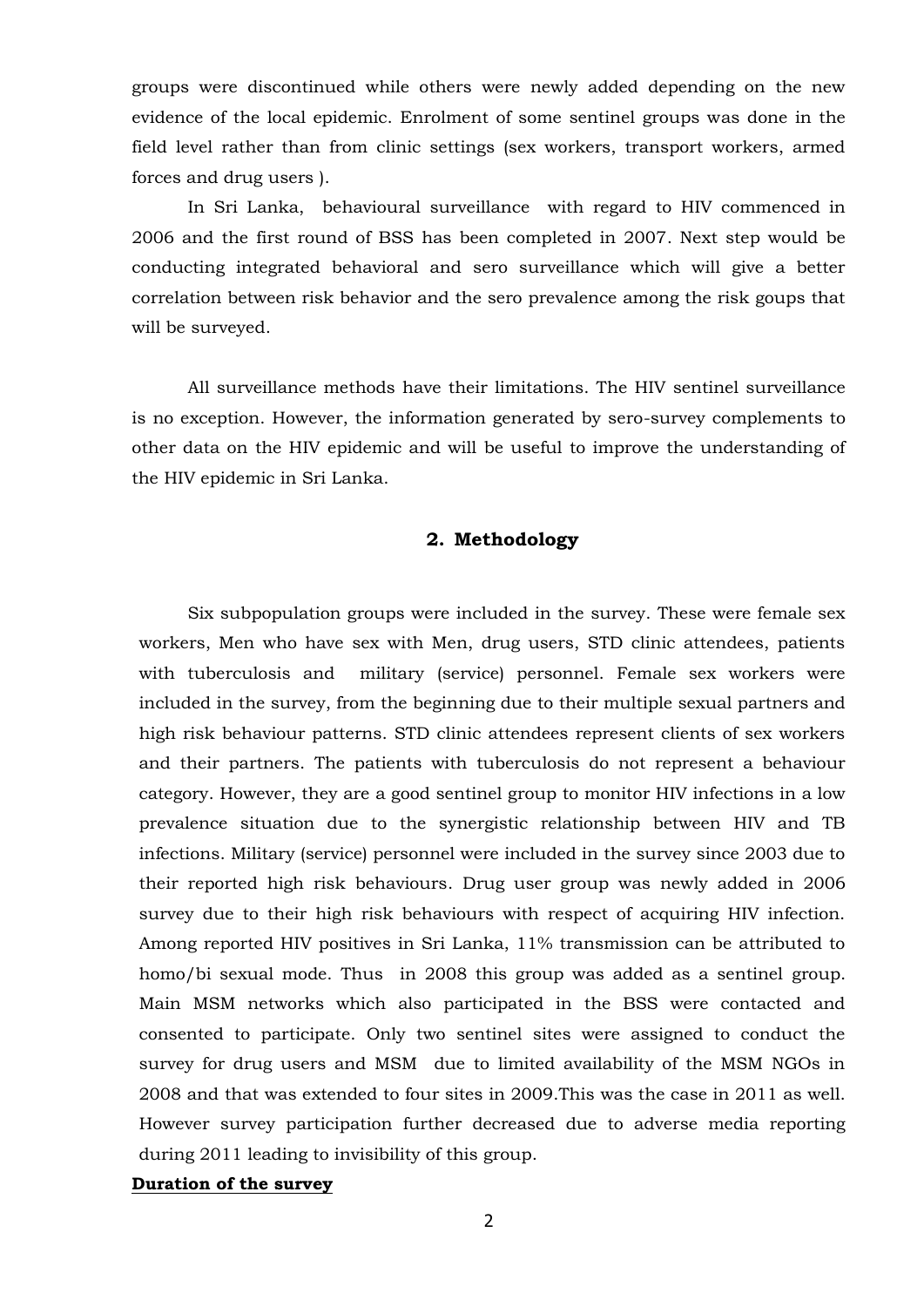The survey of 2011 was planned to be conducted over a period of 3 months from 15th August 2011. Most sentinel sites failed to cover sample sizes for primary sentinel groups namely FSW and TB patients. However, some sentinel sites extended the survey by two more weeks to get more blood samples.

#### **Sentinel sites**

 All nine provinces were included as sentinel sites. (Annex IV). For a given sentinel site there were more than one sample collecting centres (Table 1). Over the years for the purpose of this survey, Northern province and the Eastern province were combined as one sentinel site (Northern & Eastern provinces). Due to cessation of the war situation of the North and East provinces came back to normal and all the members in the Strategic Information sub committee recommended that these two provinces need to separate and HIV prevalence should be presented separately. So in 2011 sentinel surveillance round, North and East provinces not combined.

Table 1. Sentinel sites and sample collecting centers for 2011 survey

| <b>Sentinel Sites</b>                                     | Sample-collecting centers                                                |
|-----------------------------------------------------------|--------------------------------------------------------------------------|
| 1. Western Province (WP)                                  | Colombo, Colombo South, Colombo                                          |
| 2. Central Province (CP)                                  | North, Negombo, Kalutara, Gampaha<br>Kandy, Matale, Nuwara Eliya         |
| 3. Southern Province (SP)                                 | Mahamodara, Balapitiya, Matara,<br>Hambantota                            |
| 4. Sabaragamuwa Province<br>(Sab.P)                       | Ratnapura, Kegalle                                                       |
| 5. North Western Province<br>(NWP)                        | Kurunegala, Chilaw                                                       |
| 6. North Central Province (NCP)                           | Anuradhapura, Polonnaruwa                                                |
| 7. Uva Province (UP)                                      | Badulla, Monaragala                                                      |
| 8. Northern Province (NP)<br>9. Eastern Province<br>(E P) | Mannar, Vavuniya, Jaffna<br>Trincomalee, Batticaloa, Ampara,<br>Kalmunei |

#### **Sampling method**

Female sex workers were enrolled mainly from the field visits to brothels and other places where sex work take place. Blood samples were collected from all the sex workers present on the day of visit after obtaining consent for VDRL. Some sex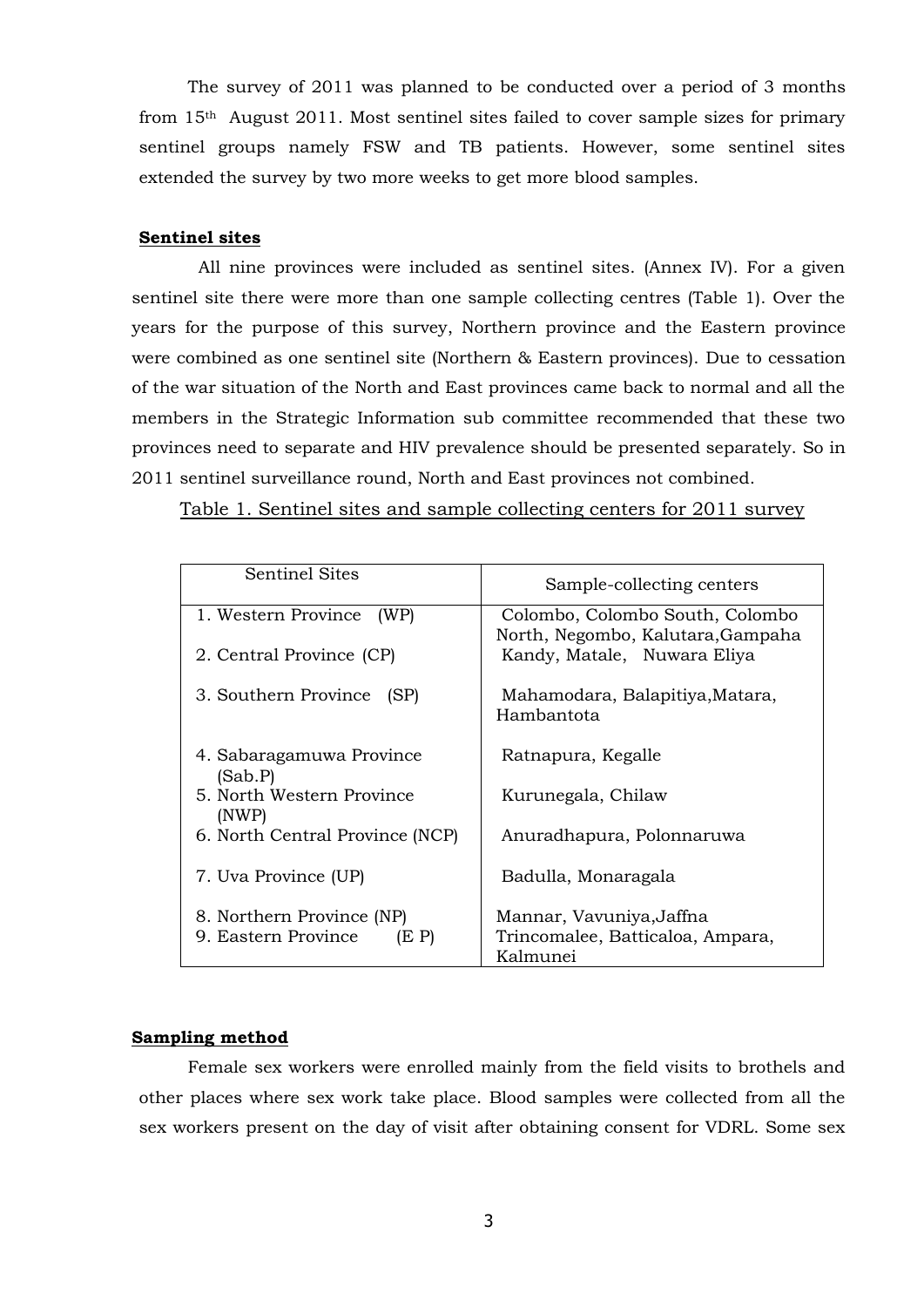workers were enrolled from the STD clinics. Specially designed card (pink in colour) containing necessary information was given to FSW to prevent double counting.

STD clinic attendees enrolled from STD clinics using data extraction form. Similarly patients with TB were enrolled consecutively from chest clinics and Chest hospital wards.

Collection of the samples from military service personnel was carried out by the Sri Lanka Army Medical Services from selected camps situated in three provinces namely Western Province, North Central Province and North-Eastern Province.

Drug Users were enrolled from the rehabilitation centres maintained by the National Dangerous Drugs Control Board (NDDCB) while MSM samples were collected by visiting MSM dance parties and drop in centers maintained by the MSM NGOs.

#### **Sample size**

Sample sizes were mainly based on WHO recommendations for HIV serosurveillance surveys. The sample collection was discontinued once the stipulated sample sizes were completed. These predetermined sample sizes are given in table 2.

| <b>Sentinel Group</b> | <b>WP</b> | CP                       | <b>SP</b> | Sab.P                                 | <b>NWP</b> | <b>NCP</b> | <b>UP</b> | EP  | <b>NP</b> |
|-----------------------|-----------|--------------------------|-----------|---------------------------------------|------------|------------|-----------|-----|-----------|
| 1. FSW                | 400       | 250                      | 250       | 250                                   | 250        | 250        | 250       | 250 | 250       |
| 2. STD                |           |                          |           | All attended during the survey period |            |            |           |     |           |
| 3. TB                 | 250       | 250                      | 250       | 250                                   | 250        | 250        | 250       | 250 | 250       |
| 4. Service personnel  | 400       | $\overline{\phantom{0}}$ |           |                                       |            | 400        |           |     | 400       |
| 5.MSM                 | 250       | 250                      | 250       |                                       |            | 250        |           |     |           |
| 6. Drug User          | 250       | $\overline{\phantom{0}}$ | 250       | 250                                   |            | 250        |           |     |           |

Table 2. Stipulated sample sizes for each sentinel group and site

The following **operational definitions** were used for survey.

**1. Female Sex Workers (FSW)** - Women who have practised commercial sex work during past one year. They were enrolled mainly by field visits. However, when this option was limited, sex workers who were seeking care at STD clinics were also enrolled for the survey. Both indirect and direct female sex workers were included in the survey irrespective of their age.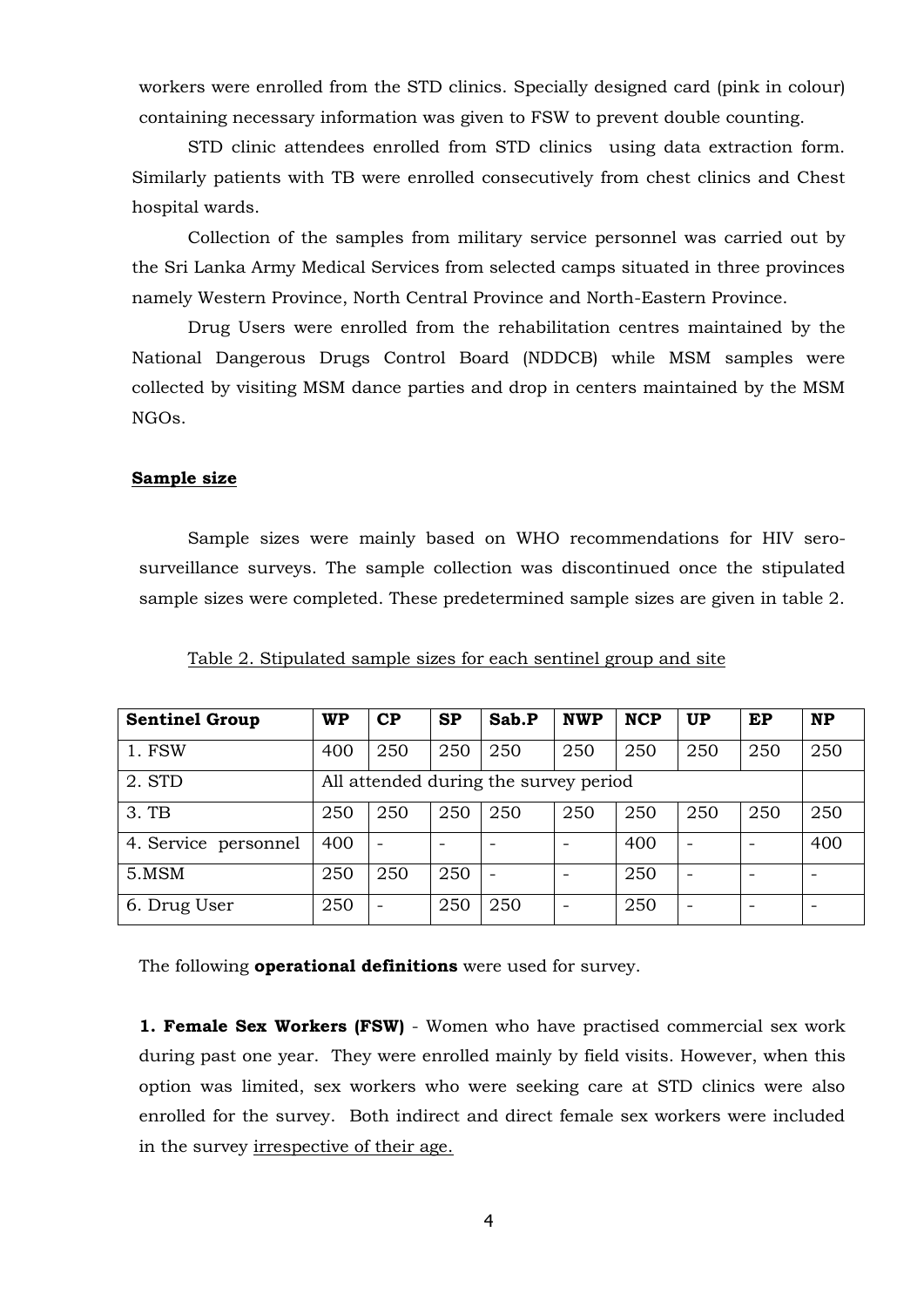**2. STD clinic attendees (STD)**- Persons who attend a STD clinic seeking care at selected sentinel sites during the survey period. Both males and females were included. Both newly registered patients and those who came for follow up visits were included. All age groups over 18 months were included in the survey if they had attended for a STD related complaint. Those who came for routine preemployment, or antenatal screening, were excluded from the STD clinic attendee category. Patients with previously diagnosed HIV infection were excluded from the survey unless they have come for a STD related complaint. This was to prevent artificially high HIV prevalence rates in the HIV care providing STD clinic settings.

**3. TB patients (TB)** - Both new and old TB patients who were registered in the TB register maintained by the District Tuberculosis Control Officer (DTCO) during the survey period were enrolled. Both pulmonary and extra-pulmonary TB cases were included. Lowest age group for TB patients was 18 months. Patients older than 49years were allowed if sample size could not be achieved during the survey period.

**4. Service personnel (Service)** - Currently serving army personnel in combat in selected army camps in each sentinel site were enrolled. Female officers and those who were engaged in full time office work were excluded. Age was limited to 18 to 49 years. To prevent double counting a beige colour card with relevant information was given to those enrolled.

**5. MSM (Men having sex with Men)** A man who has had oral or anal sex with another man in the previous year. MSM sample will be recruited with the help of NGOs and also people who attend STD clinics with the specified behavior during the survey period. Take all approach will be adopted in the NGO sites. A card (green colour)will be issued to all MSM survey participants to avoid double counting.

**6**. **Drug User (DU)**- Any man or woman who has used at least one drug in the previous six months for other than medically prescribed purposes.

## **Method of HIV testing**

Unlinked anonymous testing was the method of choice for HIV testing in the FSW,MSM, DU and Service personnel blood samples . Routinely collected blood was used only in STD clinic attendees and TB patients after provision of HIV information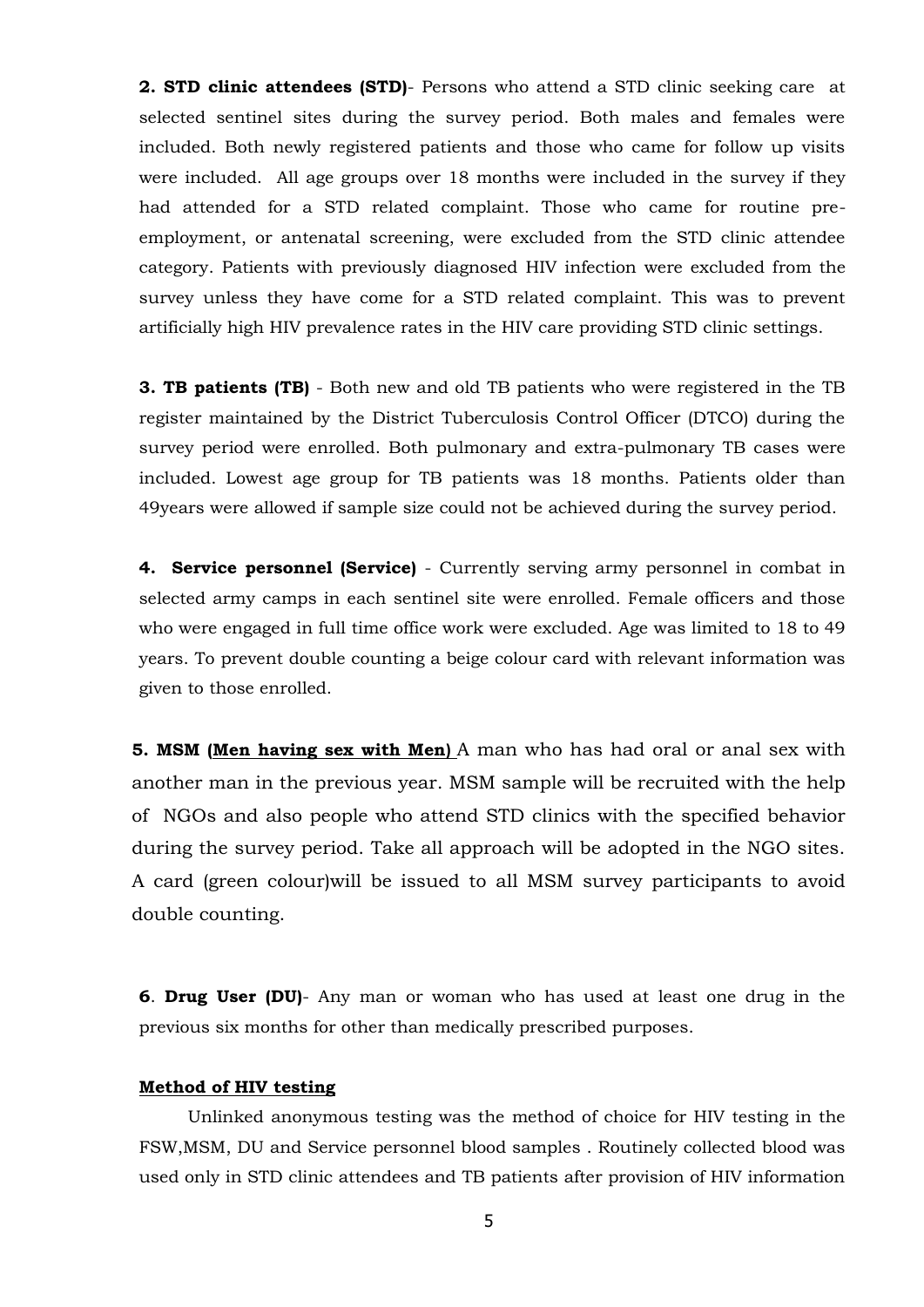and HIV test was offered. In all other sentinel groups blood samples were collected for the VDRL test on obtaining informed consent. Once the VDRL tests were carried out, left over blood were used for HIV testing after removing individual identifying labels.

## **Laboratory testing strategy for HIV antibodies**

HIV antibody status was mainly determined based on the results of two screening assays (i.e. ELISA and Particle agglutination assay) and a confirmatory test carried out for indeterminate tests.. All samples tested positive with the first test were tested with the second screening test. If both tests were positive the sample was considered as positive. If the 1<sup>st</sup> test was positive and the  $2<sup>nd</sup>$  test was negative or vise versa , then both screening tests were repeated (1st and 2nd test) and if both were positive it was considered as positive. If one test was positive and the other test was negative it was considered as indeterminate.

Since the prevalence of HIV is low in Sri Lanka, it was decided that indeterminate samples from screening tests should be tested again with a confirmatory test. The same methodology was used in the previous surveys.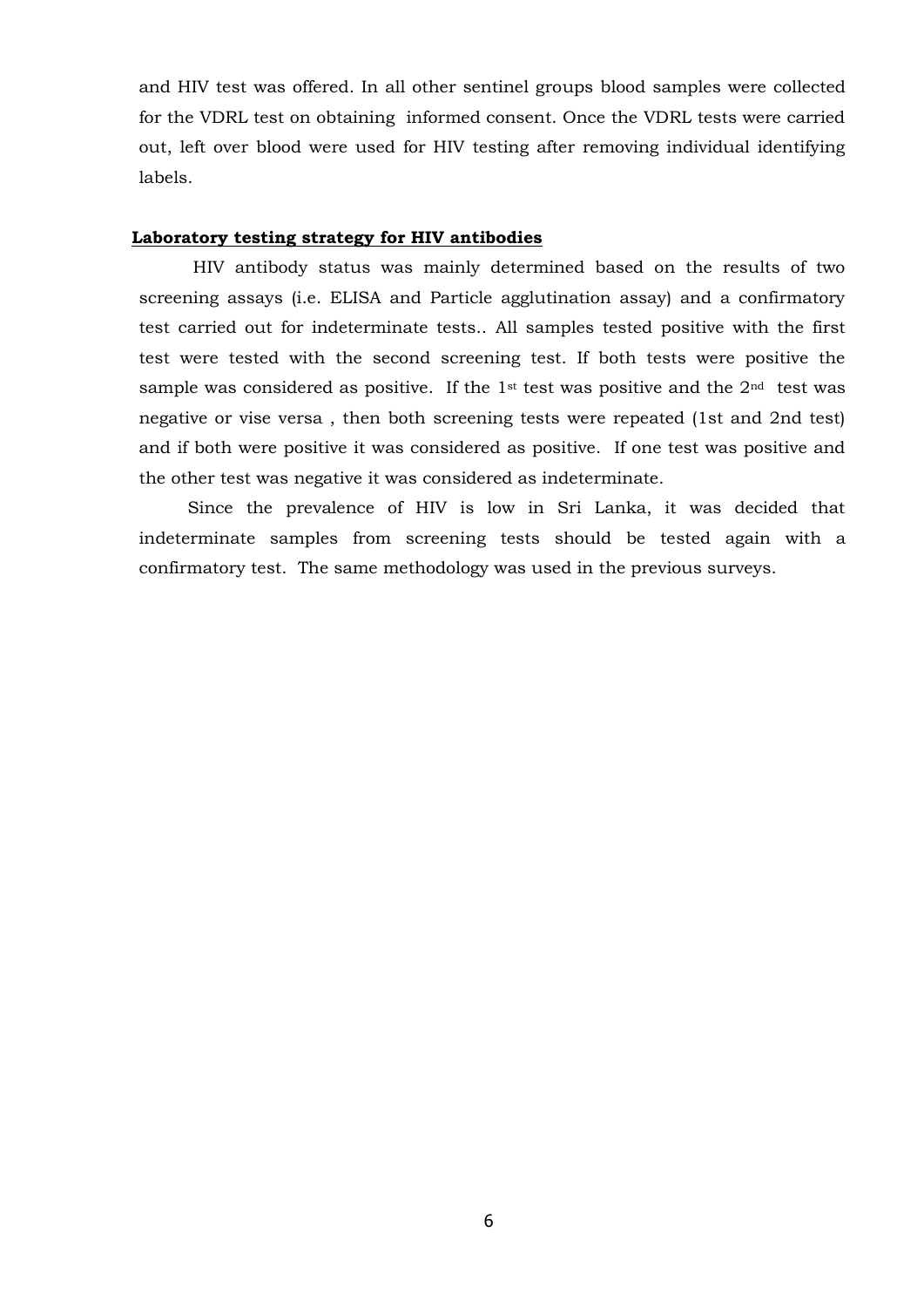Testing Algorithm used for the 2011 survey is given below.



Assay A1, A2 represents 2 different screening assays (ELISA and Particle agglutination tests). A3 represent a confirmatory test (Line Blot assay)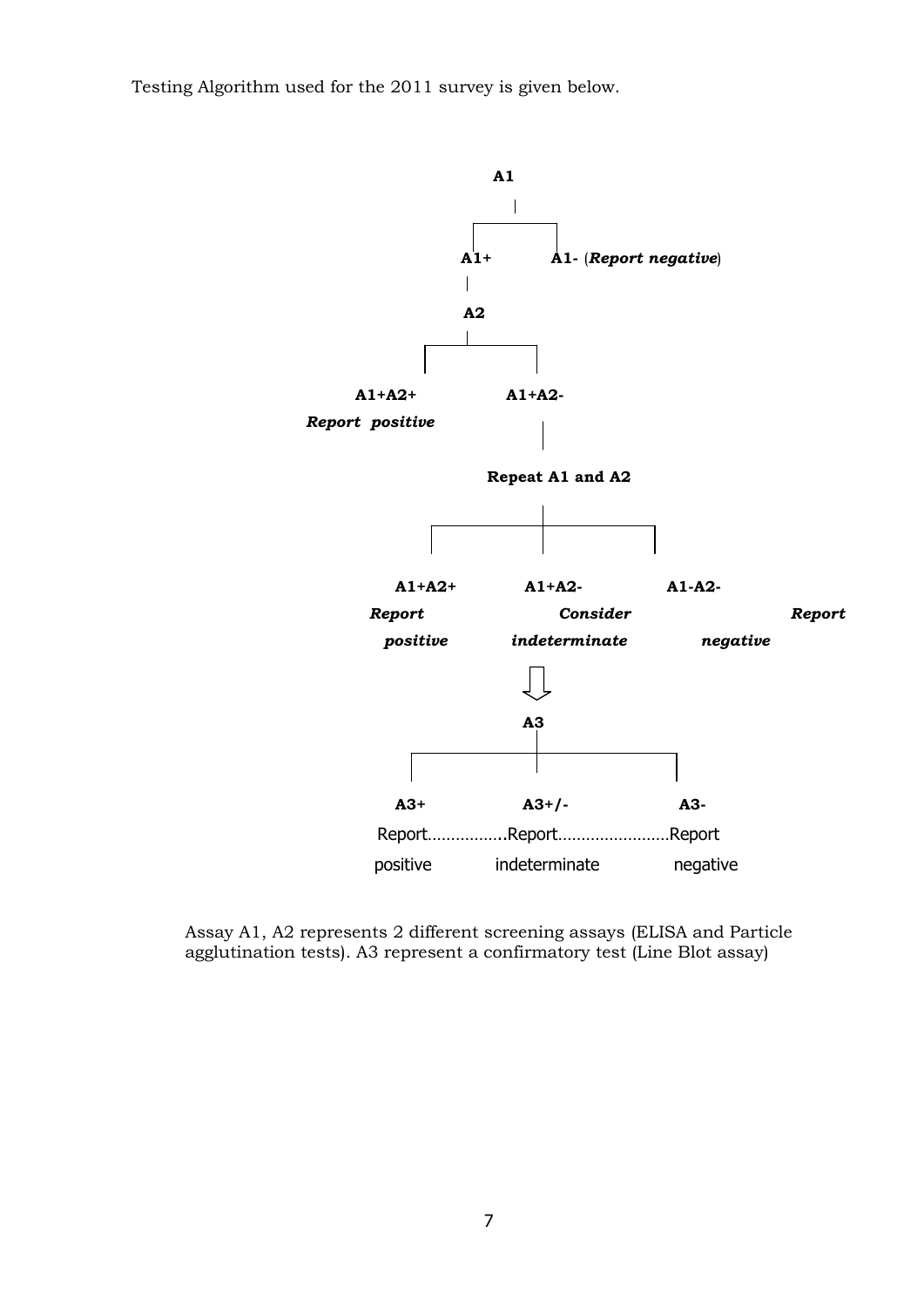## **Staff training, Monitoring and supervision**

The survey protocol was modified to suit changes proposed in the 2009 survey. A training workshop was held in Colombo prior to the commencement of survey to familiarize health-care personnel and other relevant persons on this protocol. Monitoring and supervision were carried out to ensure uniformity at all sentinel sites.

Supervisory visits were carried out to some sample collecting centers during the survey period. Officers from Colombo conducted these visits. A standardized structured checklist was used to collect relevant information. Many supervisory visits to sentinel sites in North and East province, Uva and North Western Provinces were not possible due to logistical problems and adverse weather conditions .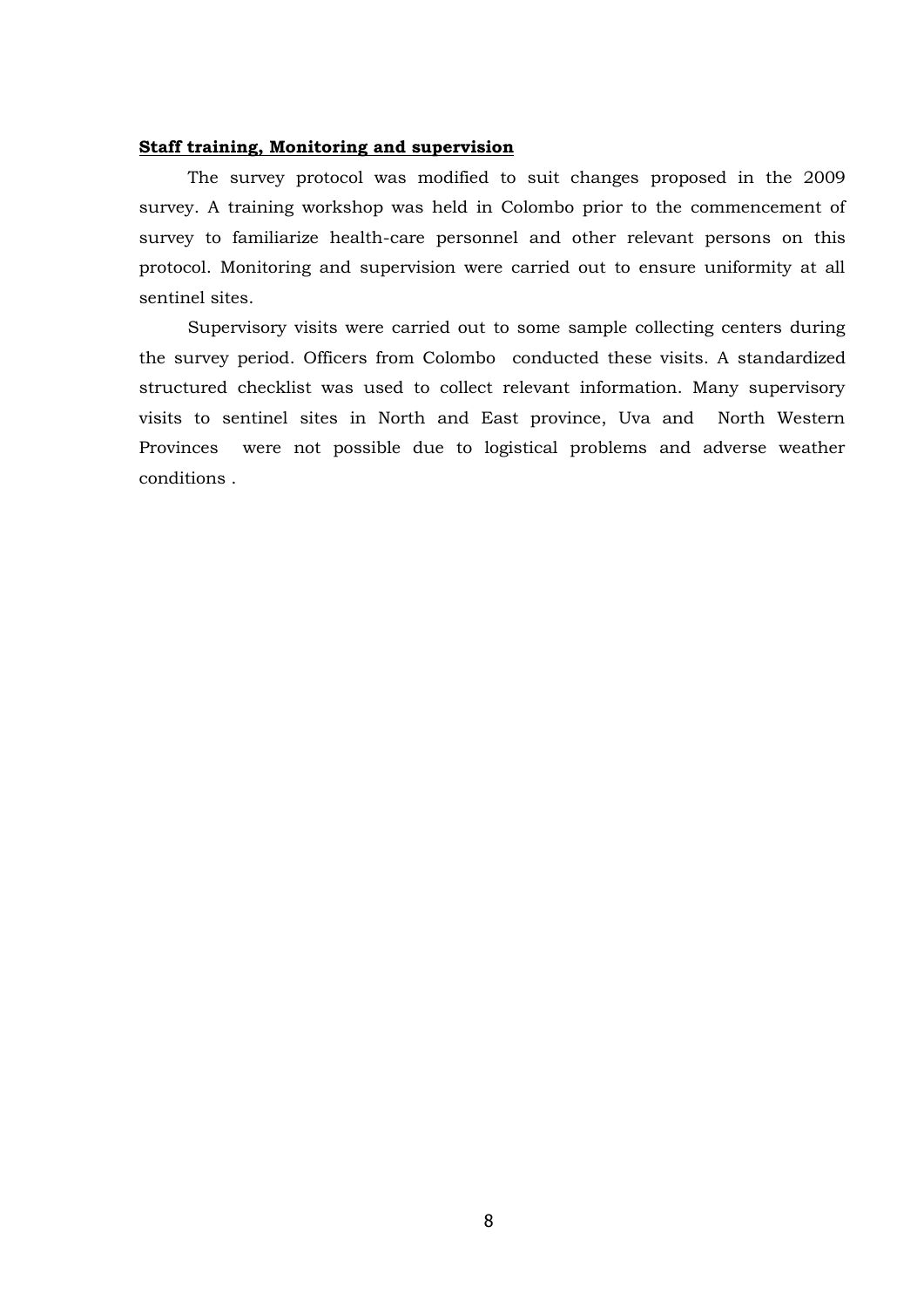## **3. Results**

A total of 8208 blood samples were tested and 15 HIV antibody positive samples were detected in 2011 HIV sentinel sero-survey. Of these, 6 were from STD patients,3 from MSMs, 2 from FSWs,2 from TB patients and 2 from DU category. There were no HIV positives among service personnel. No indeterminate results were noted during 2011 survey.

|                           |              |                               |              |                           |              | Sentinel groups          |                              |                          |              |                        |                          |                                   |
|---------------------------|--------------|-------------------------------|--------------|---------------------------|--------------|--------------------------|------------------------------|--------------------------|--------------|------------------------|--------------------------|-----------------------------------|
| Sentinel                  |              | <b>STD</b>                    |              | <b>FSW</b>                |              | TB                       | <b>Service</b>               |                          |              | DU                     | <b>MSM</b>               |                                   |
| <b>Sites</b>              | No.<br>tests | No.<br>$+ve$                  | No.<br>tests | No.<br>$+ {\rm ve}$       | No.<br>tests | No.<br>$+ve$             | No.<br>tests                 | No.<br>$+ve$             | No.<br>tests | No.<br>$+ve$           | No.<br>tests             | No.<br>$+ve$                      |
| <b>WP</b>                 | 821          | $\overline{2}$<br>[0.2%]      | 422          | $\mathbf{1}$<br>$[0.2\%]$ | 221          | $\mathbf 1$<br>$[0.5\%]$ | 400                          | $\overline{0}$           | 293          | 1<br>[0.3%]            | 101                      | $\overline{2}$<br>$[1.9]$<br>$\%$ |
| CP                        | 260          | $\boldsymbol{0}$              | 40           | $\overline{0}$            | 275          | 1[0.4%]                  | $\overline{\phantom{a}}$     | $\overline{\phantom{a}}$ | 83           | $\boldsymbol{0}$       | 25                       | $\mathbf{1}$<br>[4%               |
| S.P                       | 437          | $\boldsymbol{0}$              | 108          | $\mathbf{1}$<br>[0.9%]    | 150          | $\mathbf{0}$             | $\qquad \qquad \blacksquare$ |                          | 297          | $\mathbf{1}$<br>[0.3%] | 98                       | $\mathbf{0}$                      |
| Sab.P                     | 230          | $\mathbf{0}$                  | 87           | $\boldsymbol{0}$          | 189          | $\overline{0}$           | $\overline{\phantom{a}}$     |                          | 158          | $\mathbf{0}$           | $\overline{\phantom{a}}$ |                                   |
| <b>NWP</b>                | 365          | $\mathbf 1$<br>[0.3%]         | 147          | $\overline{0}$            | 131          | $\boldsymbol{0}$         |                              |                          |              |                        |                          |                                   |
| NCP                       | 358          | $\boldsymbol{2}$<br>$[0.6\%]$ | 98           | $\boldsymbol{0}$          | 114          | $\mathbf 0$              | 400                          | $\mathbf{0}$             |              |                        | 124                      | $\mathbf{0}$                      |
| UP                        | 239          | $\mathbf{1}$<br>$[0.4\%]$     | 53           | $\mathbf{0}$              | 157          | $\mathbf{0}$             |                              |                          |              |                        |                          |                                   |
| $\mathop{\hbox{\bf E}}$ P | 263          | $\boldsymbol{0}$              | 38           | $\mathbf 0$               | 260          | $\mathbf{0}$             | -                            |                          |              |                        |                          |                                   |
| NP                        | 305          | $\overline{0}$                | 13           | $\mathbf 0$               | 46           | $\mathbf{0}$             | 400                          | $\overline{0}$           |              |                        |                          |                                   |

## Table 3. HIV test results by sentinel sites and sentinel groups

Table 3 depicts the number of HIV antibody tests, number of HIV positive samples and sero-positivity rates amongst different sentinel groups at various sites. Of the 15 HIV positive samples, 6 were from STD patients whose sero-prevalence rates ranged from 0.2% to 0.6%. Western Province sentinel site comprised of 3 main STD clinics so the STD case load is comparatively large in that sentinel site.

Period prevalence of HIV among FSW was 0.2% TO 0.9%. Only Western province was able to enroll adequate number of FSW for the survey. Northern & Eastern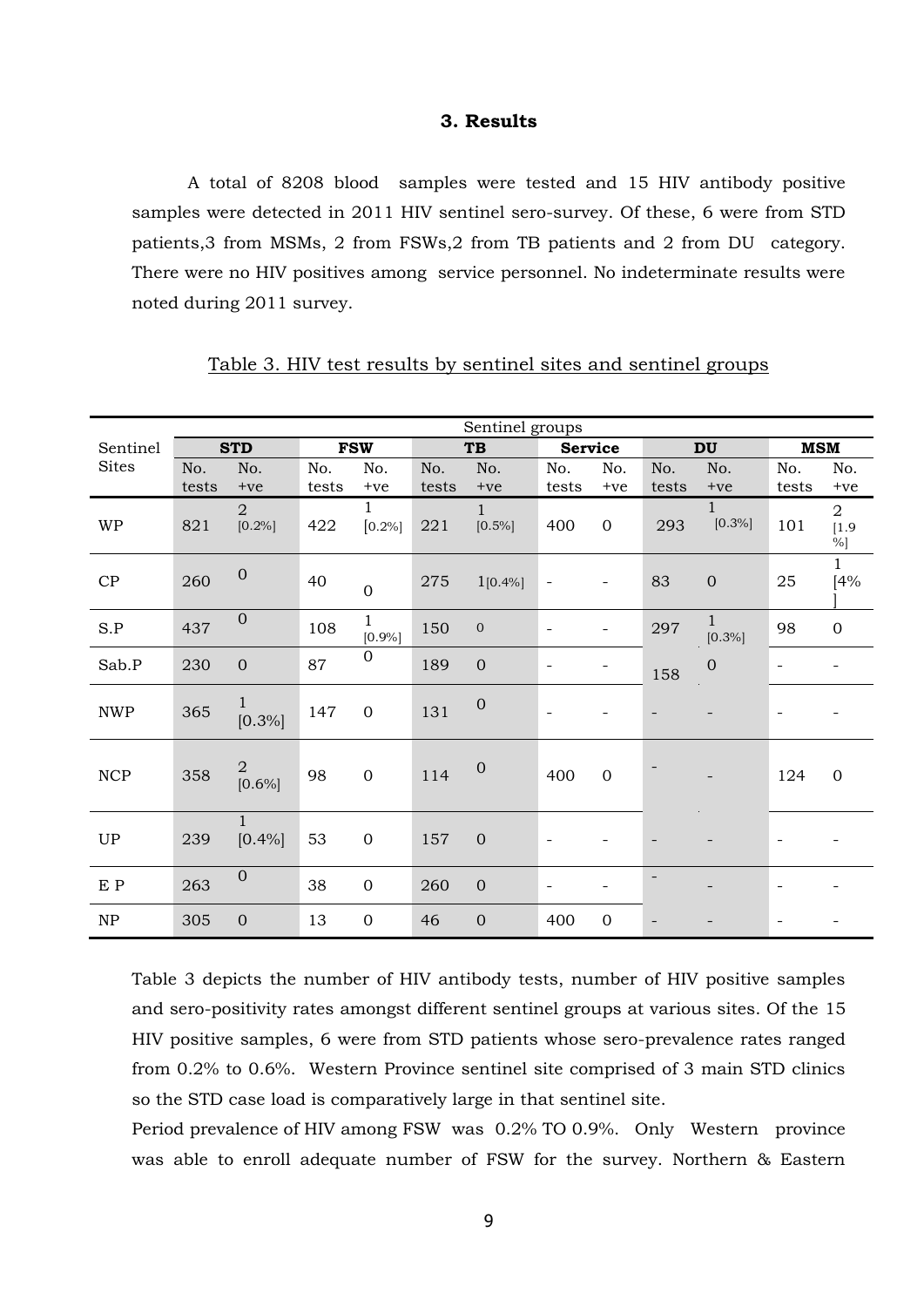provinces could enroll only few FSW. Among TB patients, satisfactory numbers were enrolled in most of the sentinel sires.HIV Sero prevalence of TB patients ranged from 0.4% to 0.5%. Stipulated numbers have been enrolled for Service personnel in all 3 provinces. Similar to previous years none of the blood samples gave positive results.

#### **SUMMARY**

### Table 4. Summary of HIV positive cases found in HIV sentinel sero-survey 2011.

| No.              | Sentinel site | <b>Bleeding</b> site | Sentinel                   | Age | Sex    | Sero-prevalence |
|------------------|---------------|----------------------|----------------------------|-----|--------|-----------------|
|                  |               |                      | group                      |     |        | rate            |
| 1.               | Western P.    | Colombo              |                            | 37y | Female |                 |
|                  |               |                      | <b>STD</b>                 |     |        | 0.2%            |
| 2.               |               |                      |                            | 29y | Female |                 |
| $\overline{3}$ . |               | Colombo-North        |                            | 34y | Male   |                 |
|                  | Western P.    | STD Clinic           | MSM                        |     |        | 1.9%            |
| 4.               |               |                      |                            | 31y | Male   |                 |
|                  |               | Colombo              | <b>MSM</b>                 |     |        |                 |
| $\overline{5}$ . |               | Colombo              | <b>FSW</b>                 |     |        | 0.2%            |
|                  | Western P.    |                      |                            | 37y | Female |                 |
| 6.               |               | Colombo              | TB                         | 43y | Male   | 0.5%            |
|                  | Western P.    |                      |                            |     |        |                 |
| 7.               | Western P.    | Colombo              | $\mathop{\rm DU}\nolimits$ | 26y | Male   | 0.3%            |
| 8.               | Central P.    | Kandy                | TB                         | 20y | Female | 0.4%            |
| 9.               | Central P.    |                      | <b>MSM</b>                 |     | Male   |                 |
|                  |               | Kandy                |                            | 30y |        | 4%              |
| 10.              |               |                      |                            |     |        |                 |
|                  | Southern P.   | Hambantota           | $\mathop{\rm DU}\nolimits$ | 32y | Male   | 0.3%            |
| 11.              |               |                      |                            |     |        |                 |
|                  | Southern P.   | Galle                | <b>FSW</b>                 | 37y | Female | 0.9%            |
|                  |               |                      |                            |     |        |                 |
| 12.              | North W.P.    | Kurunegala           | <b>STD</b>                 | 44y | Female | 0.3%            |
| 13.              | North C.P.    |                      | <b>STD</b>                 | 23y | Female |                 |
| 14.              |               | Polonnaruwa          |                            | 29y | Male   | 0.6%            |
| 15.              | Uva P.        | Badulla              | <b>STD</b>                 | 35y | Male   | 0.4%            |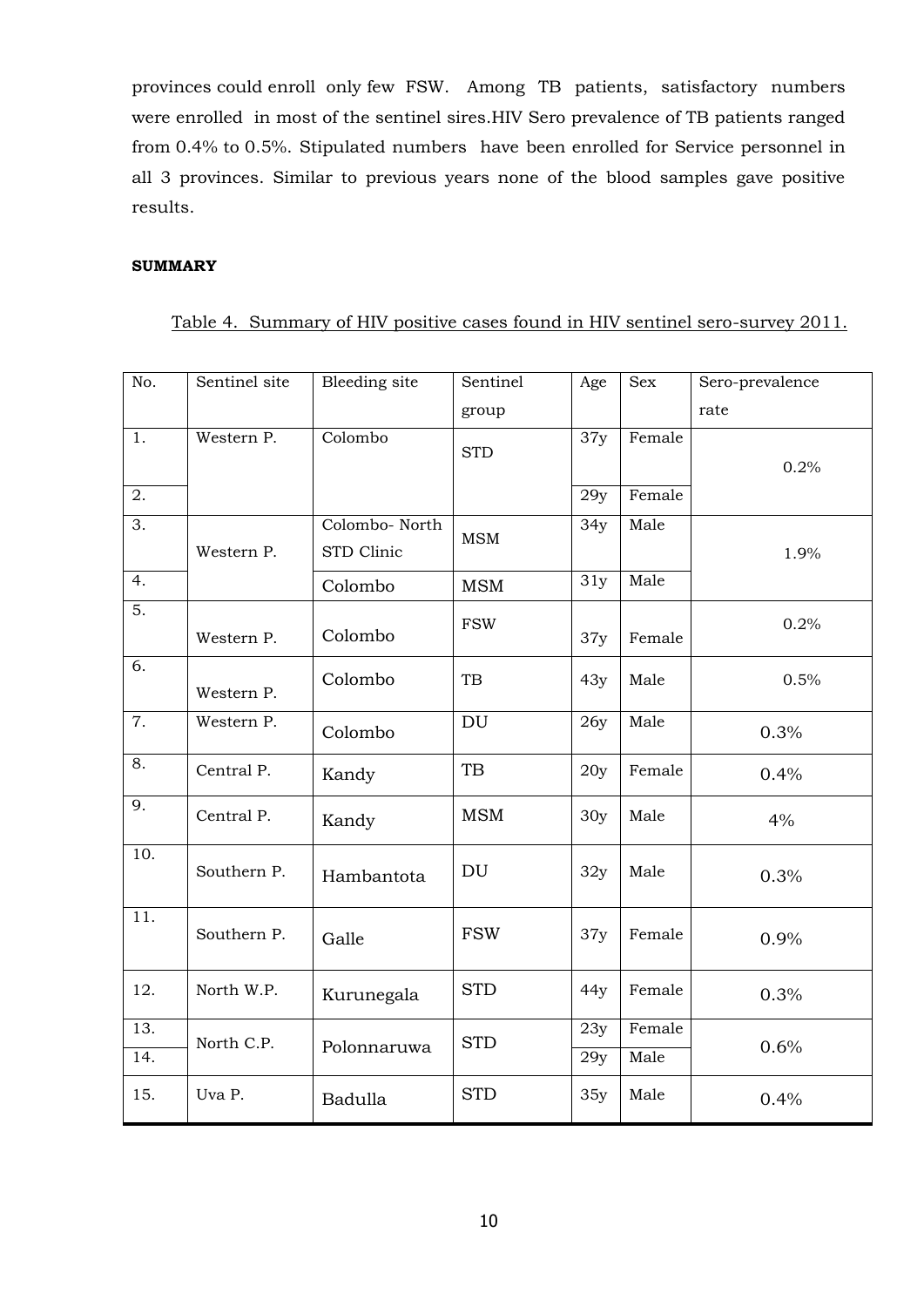However HIV sero prevalence rate remain below 1% among high risk groups for HIV infection in Sri Lanka. Observed higher sero prevalence rate among MSM group is due to denominator bias.

| Sentinel                    |               | <b>STD</b>                    |               | <b>FSW</b>                  |                          | <b>Service</b>           |                          | DU                          | <b>MSM</b>    |                          |  |
|-----------------------------|---------------|-------------------------------|---------------|-----------------------------|--------------------------|--------------------------|--------------------------|-----------------------------|---------------|--------------------------|--|
| <b>Sites</b>                | No.<br>tested | No. +ve                       | No.<br>tested | No. +ve                     | No.<br>tested            | No. +ve                  | No.<br>tested            | No. +ve                     | No.<br>tested | No. +ve                  |  |
| <b>WP</b>                   | 817           | 37<br>$(4.5\%)$               | 422           | 08<br>$(1.9\%)$             | 400                      | $\boldsymbol{0}$         | 293                      | $\overline{2}$<br>$(0.7\%)$ | 100           | 23<br>[23%]              |  |
| CP                          | 260           | $1\,1$<br>$(4.2\%)$           | 40            | 01<br>$(2.5\%)$             |                          |                          | 83                       | $\mathfrak{Z}$<br>$(3.6\%)$ | 26            | $\boldsymbol{0}$         |  |
| S.P                         | 362           | $20\,$<br>$(5.5\%)$           | 99            | 05<br>$(5.1\%)$             | $\overline{\phantom{a}}$ | $\overline{\phantom{a}}$ | 297                      | $\mathbf 5$<br>$(1.7\%)$    | 98            | $\,2\,$<br>(2%)          |  |
| Sab.P                       | 230           | $\mathbf{1}$<br>$(0.4\%)$     | 87            | $\boldsymbol{0}$            |                          | $\overline{\phantom{a}}$ | 158                      | $\mathbf 0$                 |               |                          |  |
| $\ensuremath{\mathsf{NCP}}$ | 232           | $\mathbf 0$                   | 98            | 3<br>$(3.1\%)$              | 400                      | $\boldsymbol{0}$         | $\overline{\phantom{a}}$ | $\overline{\phantom{a}}$    | 122           | $\mathbf 1$<br>$(0.8\%)$ |  |
| $\ensuremath{\text{NWP}}$   | 365           | 06<br>$(1.6\%)$               | 147           | 05<br>$(3.4\%)$             | $\overline{\phantom{a}}$ |                          | L,                       | $\overline{a}$              |               |                          |  |
| <b>UP</b>                   | 239           | $10\,$<br>$(4.2\%)$           | 53            | $\mathbf{1}$<br>$(1.9\%)$   | $\overline{\phantom{0}}$ |                          |                          |                             |               |                          |  |
| $\rm EP$                    | 205           | $\boldsymbol{7}$<br>$(3.4\%)$ | 38            | $\overline{a}$<br>$(5.3\%)$ |                          |                          | $\overline{a}$           |                             |               |                          |  |
| NP                          | 291           | 9<br>$(3.1\%)$                | 13            | 04<br>(44.4%)               | 400                      | $\boldsymbol{0}$         | $\overline{\phantom{a}}$ |                             |               |                          |  |

Table 5. VDRL test results by sentinel sites and sentinel groups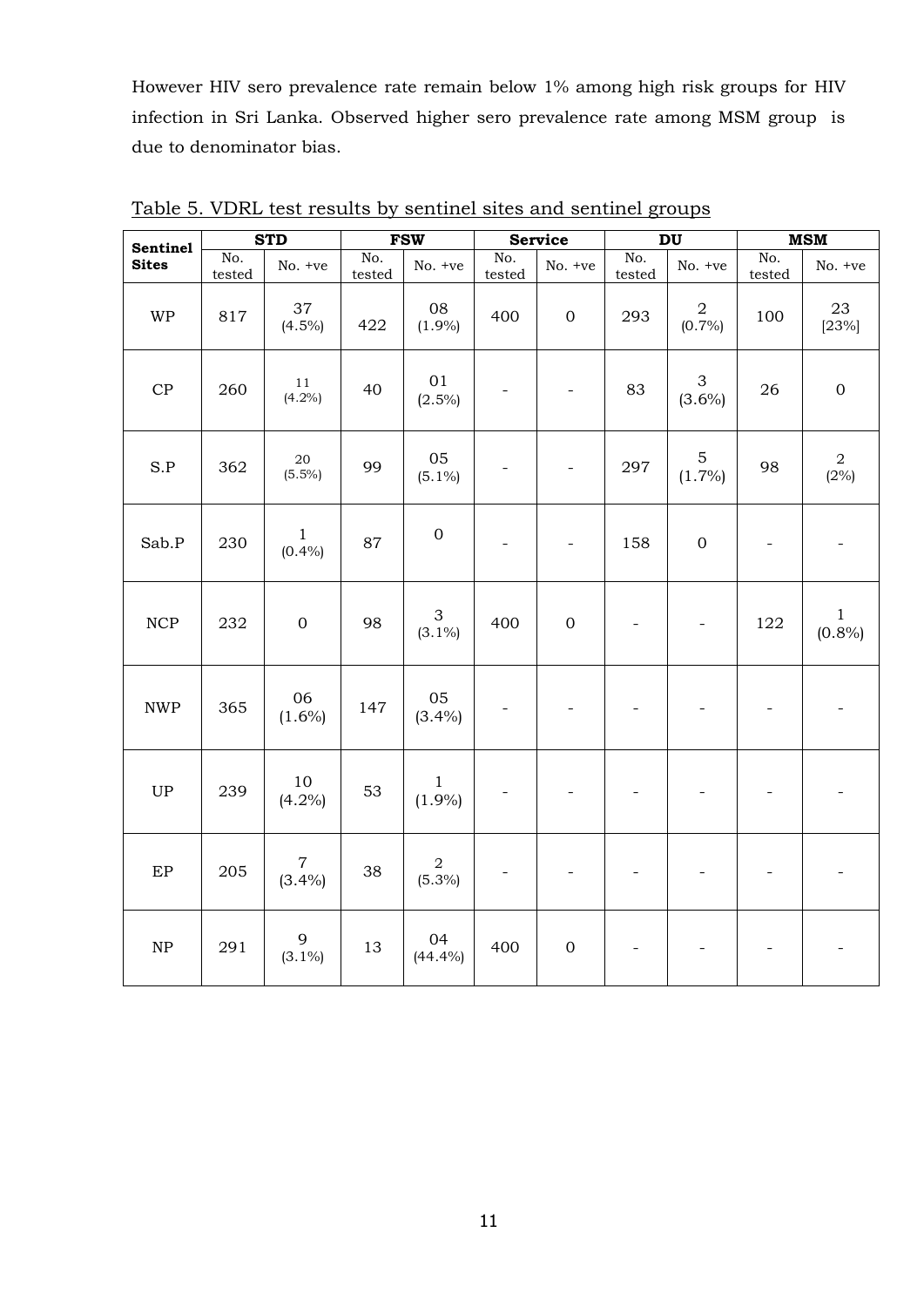#### **4. Discussion**

The number of blood samples tested in 2011 HIV sentinel sero-survey was 8208. Of these, 15 samples gave positive HIV antibody test results.

It was decided in the Strategic Information Management subcommittee to separate out Northern and Eastern provinces as two sentinel sites. As the civil war situation ceased, there is no barrier for the STD clinic staff to conduct the survey as in the other sentinel sites. So number of sentinel sites for 2011 survey was 9. In terms of HIV spread, North Eastern provinces are generally considered to be high risk due to its proximity to South Indian states where HIV prevalence is high. Volatile political environment and influx of tourists into the area may further worsen the situation.

Similar to the testing protocol for the 2009, confirmatory HIV testing was planned to be carried out for indeterminate samples from the screening tests. However, none of the samples fell into the indeterminate category.The enrolment of STD clinic attendees were satisfactory in all sentinel sites. Both male and female patients who attended public STD clinics during the survey period were taken as STD clinic attendees. Male STD clinic attendees are thought to be representing clients of sex workers. There were six STD clinic patients found to be HIV positive and the sero-prevalence rate ranged from 0.2 to 0.6% .

Female sex worker are an important risk group for HIV infection. It is well known that liaisons with males and sex workers are the main driving force of HIV epidemic in Asian countries. Both direct and indirect female sex workers were enrolled mainly from the community for HIV sero-survey. Two of the sex workers became HIV positive in the current survey. Enrolment of adequate sample sizes for female sex workers was a recurrent problem for many sentinel sites. Only the Western province was able to enrol adequate sample for 2011 survey.

Patients with tuberculosis were traditionally included in sero-surveys due to its synergistic nature with HIV infection. HIV fuels the tuberculosis epidemic, increasing both the risk of reactivation of mycobacterium tuberculosis infection and the risk of rapidly progressive tuberculosis developing soon after infection or reinfection. World over HIV testing being offered to TB patients, partly because TB clinics are recognised as good entry points for the provision of antiretroviral treatment. Thus In the 2011 survey HIV test results were extracted from the chest clinics during the survey period.

12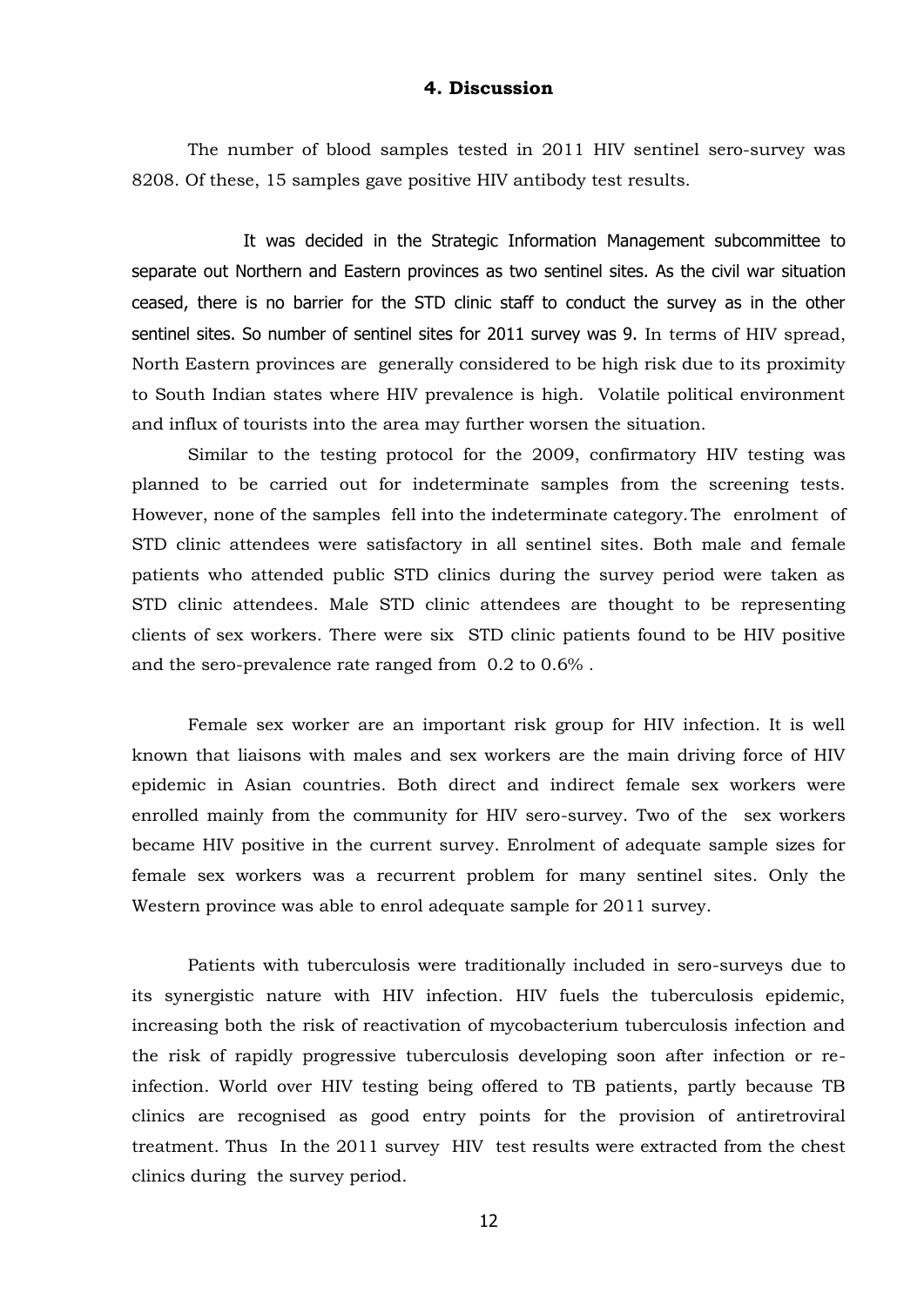The enrolment of Service personnel were consistently satisfactory. There were no HIV positive samples in this group. Drug users were added to the sentinel survey from 2006. Intravenous drug use is directly linked to the HIV transmission. IVDU prevalence is very low in Sri Lanka and to monitor the drug user behavior as a proxy measure it was decided to add drug users for the sentinel surveillance since 2006. Two of the drug user samples became positive for HIV antibodies.

Enrollement of MSM category continue to be a problem even in the presence of several MSM NGOs. It was extremely difficult to contact NGOs catering to high social class MSMs. It was possible only to capture MSMs in the lower socio economic class for the survey. Different strategy should be explored in future surveys to increase the survey participation of MSM members. They are very important sentinel group to monitor the sero prevalence in a low HIV prevalent country. However among total number (348 out of sample size of 1000) MSMs were possible to cover in the survey and 3 became positive.

HIV sentinel survey conducted in 2011 neither show a clear trend for all the sentinel groups surveyed nor showed a marked change in HIV sero-prevalence except for the MSM category. Still these results are compatible with a low level HIV prevalence in the country. A properly conducted behavioural surveillance system would be more sensitive to issues related to HIV epidemic in this situation. The first round of behavioural survey was completed in 2007. It has been planned to conduct Integrated Bio Behavioural Surveillance Survey in 2013

## **Acknowledgements**

The National STD/AIDS Control Programme wishes to thank the World Health Organization for funding the survey.

The staff of the STD clinics and Chest clinics who participated in the sentinel surveillance are acknowledged for their co-operation in carrying out the survey.

The NSACP appreciates the support given by Medical Service Unit of the Sri Lanka Army, the National dangerous drugs control board and MSM NGOs.

Special thanks are due to Community Strength Development Foundation for their excellent contribution to make the survey successful.

13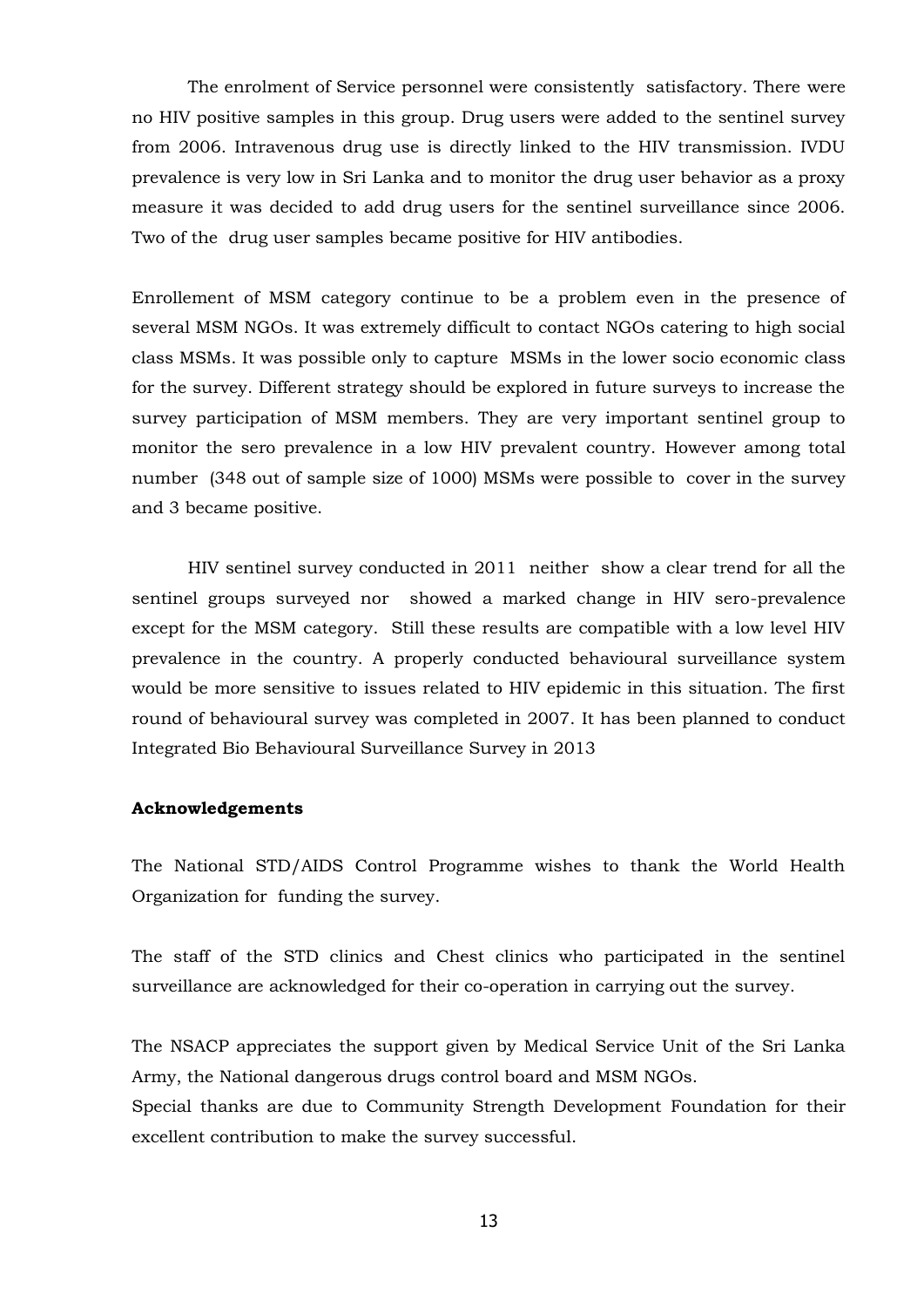Last but not least, all the participants of this survey is acknowledged with special thanks.

## **References**

WHO (World Health Organization) (1994). Carrying out HIV Sentinel Surveillance, A guide for programme managers. Regional office for South-East Asia, New Delhi.

WHO/UNAIDS (World Health Organization/ Joint United Nation's Programme on HIV/AIDS) (2000). Guidelines for Second generation HIV surveillance.

Geutshe Gesellschaft fur (April 1999). HIV/AIDS surveillance in developing countries.

Almaz Sharman. HIV testing in population based surveys. Measure. DHS. (Oct 2000) Languir AD. The surveillance of Communicable Diseases of National Importance. New England Journal of Medicine,1963,268;182-91

WHO/UNAIDS/CDC (World Health Organization) (December 2003).Technical guidelines for conducting HIV sentinel sero surveys among pregnant women and other groups.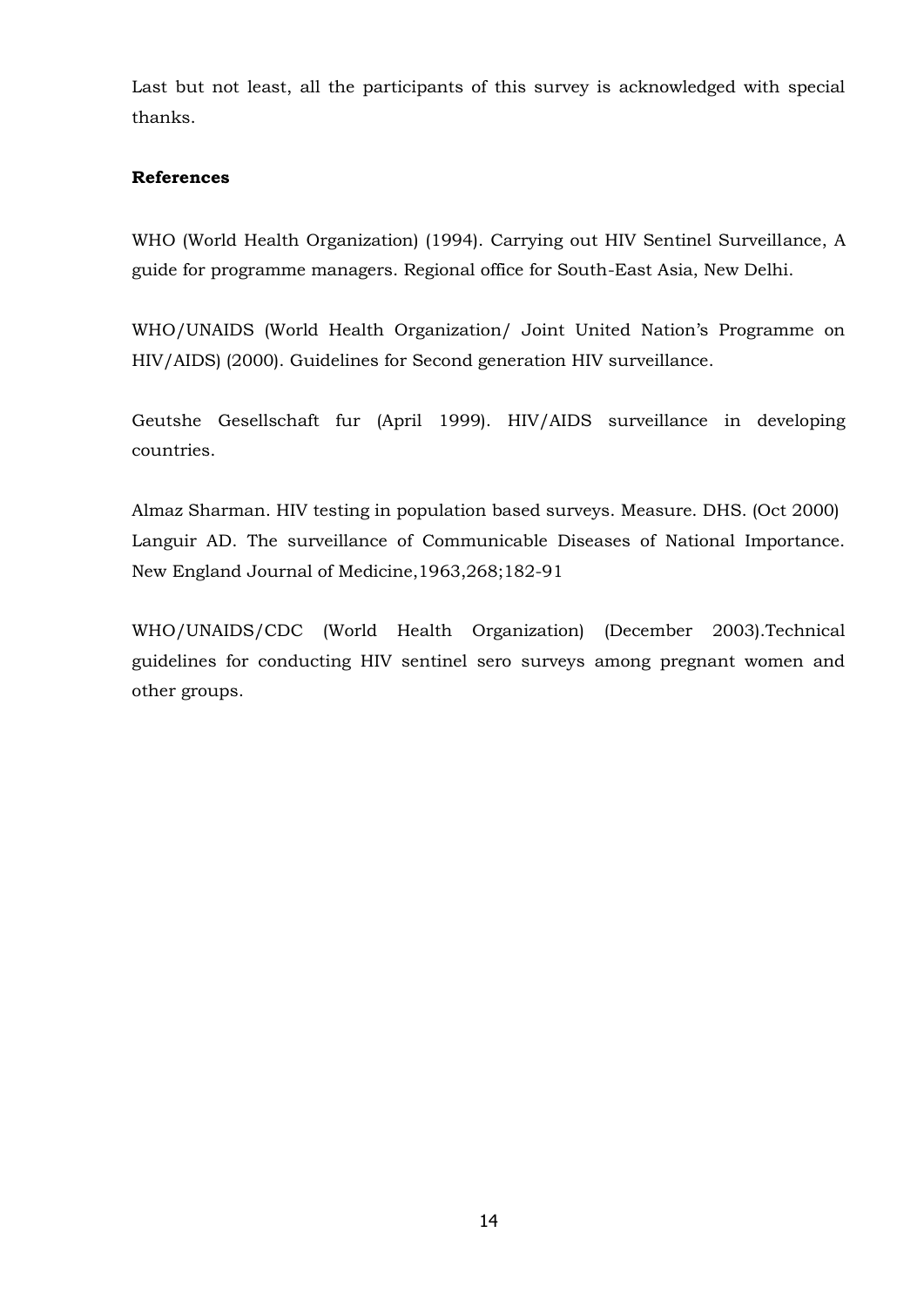#### Annex 1

#### **Results of HIV Sentinel survey 1993-2011 for Female sex workers**

**Number tested and number positive (rate)**

|                                 | 1993               | 1994                     | 1995                     | 1996          | 1997                     | 1998   | 1999   | 2000   | 2001               | 2002               | 2003               | 2004               | 2005     | 2006               | 2007             | 2009  | 2011               |
|---------------------------------|--------------------|--------------------------|--------------------------|---------------|--------------------------|--------|--------|--------|--------------------|--------------------|--------------------|--------------------|----------|--------------------|------------------|-------|--------------------|
| Colombo<br>(WP)                 | 1/200<br>$(0.5\%)$ | 0/200                    | 0/200                    | 0/100         | 0/110                    | 0/407  | 0/654  | 0/286  | 0/243              | 0/424              | 1/405<br>$(0.2\%)$ | 1/439<br>$(0.2\%)$ | 0/325    | 1/381<br>$(0.3\%)$ | 0/421            | 0/339 | 1/422<br>(0.2%)    |
| Kandy<br>(CP)                   | 0/100<br>0/100     | 0/100                    | 0/80                     | 0/41          | 0/82                     | 0/86   | 0/105  | 0/70   | 0/55               | 1/147<br>$(0.7\%)$ | 0/88               | 1/97<br>(1%)       | 0/66     | 0/106              | 0//58            | 0/39  | 0/40               |
| Galle<br>(SP)                   | 0/23<br>0/8        | 0/26                     | 0/79                     | 0/95          | 0/100                    | 0/191  | 0/291  | 0/279  | 0/211              | 0/242              | 0/245              | 0/209              | 0/116    | 0/175              | 0/144            | 0/119 | 1/108<br>$(0.9\%)$ |
| Rathnapura<br>(Sab.P)           | 0/7<br>0/46        | 0/27                     | 0/101                    | 0/57          | 0/47                     | 0/174  | 0/245  | 0/341  | 1/213<br>$(0.5\%)$ | 0/118              | 0/188              | 0/212              | 0/225    | 0/179              | 0/150            | 0/110 | 0/87               |
| Anuradhapura<br>(NCP)           | $\sim$             | 0/100                    | 0/100                    | 0/100         | 0/100                    | 0/250  | 0/290  | 0/342  | 0/250              | 0/192              | 0/170              | 0/216              | 0/182    | 1/227<br>$(0.4\%)$ | 0/180            | 0/162 | 0/98               |
| Kurunegala<br>(NWP)             | $\sim$             | 0/30                     | 1/187<br>$(0.5\%)$       | 1/100<br>(1%) | 0/67                     | 0/41   | 0/40   | 0/593  | 1/187<br>$(0.5\%)$ | 1/320<br>$(0.3\%)$ | 0/277              | 1/219<br>$(0.5\%)$ | 0/133    | 0/108              | 0/203            | 0/222 | 0/147              |
| Badulla<br>(UP)                 | ٠                  | $\overline{\phantom{a}}$ | $\overline{\phantom{a}}$ | 0/17          | 0/43                     | $\sim$ | $\sim$ | 0/251  | 0/250              | 0/105              | 0/84               | 0/86               | 0/89     | 0/40               | 0/62             | 0/36  | 0/53               |
| $\rm EP$                        | $\sim$             | $\sim$                   | $\overline{\phantom{a}}$ | $\sim$        | $\overline{\phantom{a}}$ | $\sim$ | $\sim$ | $\sim$ | $\sim$             | $\sim$             | 0/13               | 0/19               | $\bf{0}$ | $\bf{0}$           | $\boldsymbol{0}$ | 0/6   | 0/38               |
| $\ensuremath{\text{NP}}\xspace$ |                    |                          |                          |               |                          |        |        |        |                    |                    |                    |                    |          |                    |                  |       | 0/13               |

- Not included in the survey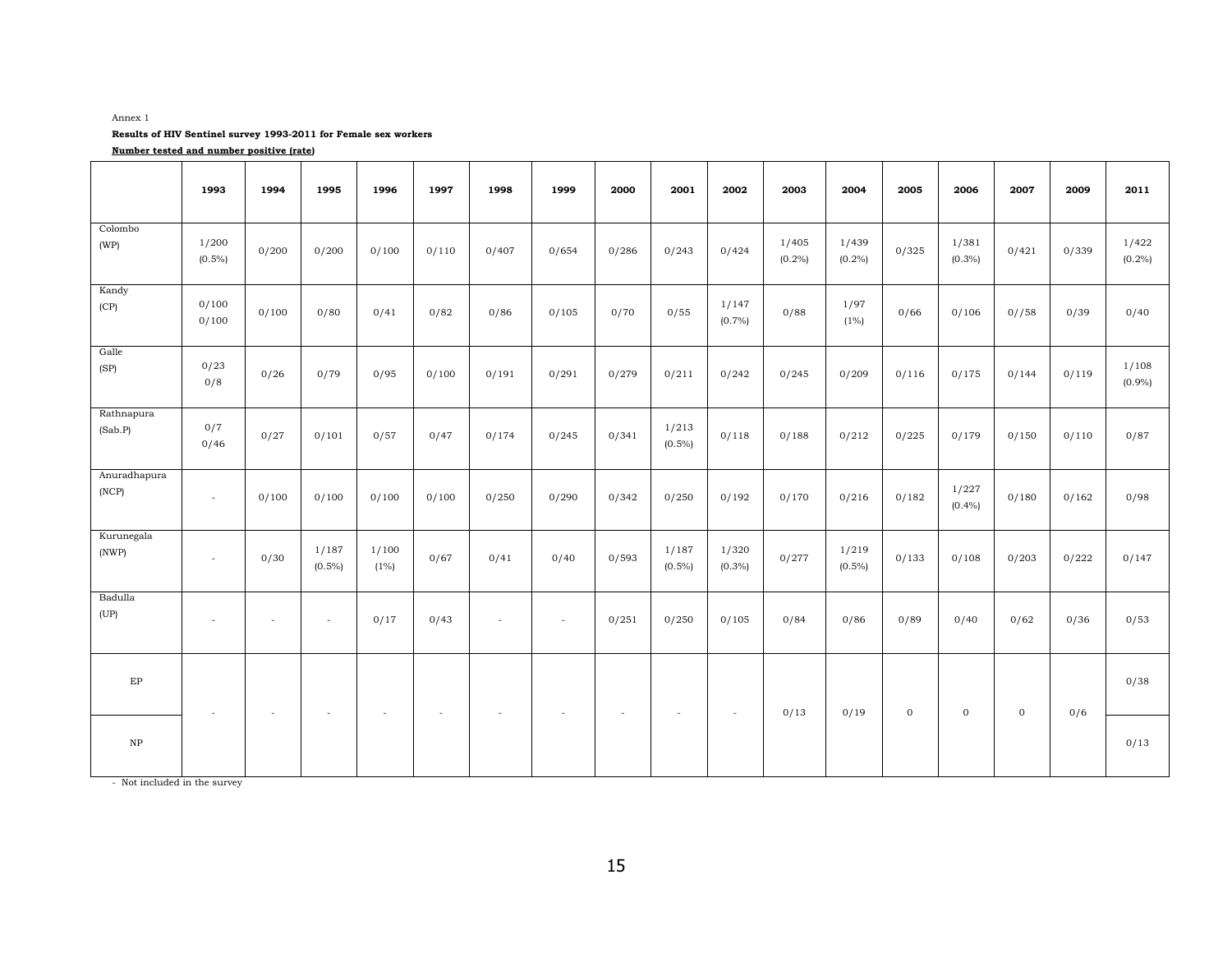#### Annex II

#### **Results of HIV Sentinel survey 1993-2011 for STD Clinic Attendees**

#### **Number tested and number positive (rate)**

|                       | 1993                     | 1994           | 1995               | 1996           | 1997             | 1998                 | 1999               | 2000                | 2001                 | 2002                | 2003               | 2004               | 2005            | 2006               | 2007               | 2009               | 2011               |
|-----------------------|--------------------------|----------------|--------------------|----------------|------------------|----------------------|--------------------|---------------------|----------------------|---------------------|--------------------|--------------------|-----------------|--------------------|--------------------|--------------------|--------------------|
| Colombo<br>(WP)       | 0/205<br>0/200           | 0/376          | 0/400              | 0/200          | 1/400<br>(0.25%) | 1/1385<br>$(0.07\%)$ | 0/1849             | 2/1448<br>$(0.1\%)$ | 1/1702<br>$(0.05\%)$ | 3/1577<br>$(0.2\%)$ | 2/602<br>$(0.3\%)$ | 1/621<br>$(0.2\%)$ | 0/531           | 2/515<br>(0.4%     | 1/656<br>$(0.1\%)$ | 1/687<br>$(0.1\%)$ | 2/821<br>$(0.2\%)$ |
| Kandy<br>(CP)         | 0/100<br>0/100           | 0/200          | 0/200              | 0/100          | 0/200            | 0/250                | 0/556              | 2/749<br>$(0.3\%)$  | 0/700                | 0/775               | 0/445              | 0/302              | 0/248           | 3/283<br>(1.1)     | 3/250<br>$(1.2\%)$ | 0/253              | 0/260              |
| Galle<br>(SP)         | 0/198<br>0/133           | 0/98           | 0/200              | 0/100          | 0/200            | 0/449                | 0/494              | 0/595               | 0/801                | 0/668               | 2/410<br>$(0.5\%)$ | 0/250              | 0/249           | 0/250              | 1/320<br>$(0.3\%)$ | 1/451<br>$(0.2\%)$ | 0/437              |
| Rathnapura<br>(Sab.P) | 0/50<br>0/79             | 0/43           | 0/103              | 0/100          | 0/185            | 0/250                | 0/286              | 2/375<br>$(0.5\%)$  | 0/412                | 0/372               | 0/275              | 0/250              | 0/284           | 0/264              | 0/183              | 0/256              | 0/230              |
| Anuradhapura<br>(NCP) |                          | 0/96           | 0/174              | 0/100          | 0/100            | 0/275                | 0/313              | 0/349               | 1/268<br>$(0.4\%)$   | 0/488               | 0/407              | 1/357<br>$(0.3\%)$ | 0/278           | 0/260              | 0/351              | 2/296<br>(0.7%     | 2/358<br>$(0.6\%)$ |
| Kurunegala<br>(NWP)   | $\overline{\phantom{a}}$ | 0/79           | 1/234<br>$(0.4\%)$ | 1/113<br>(0.9% | 0/100            | 0/250                | 2/251<br>$(0.8\%)$ | 0/668               | 1/680<br>$(0.2\%)$   | 1/951<br>$(0.1\%)$  | 3/296<br>$(1\%)$   | 0/328              | 0/308           | 1/305<br>$(0.4\%)$ | 0/263              | 0/256              | 1/365<br>$(0.3\%)$ |
| Badulla<br>(UP)       | $\overline{\phantom{a}}$ | $\blacksquare$ | $\blacksquare$     | 0/34           | 0/62             | $\equiv$             | $\sim$             | 0/276               | 1/374<br>$(0.3\%)$   | 1/326<br>$(0.3\%)$  | 1/250<br>(0.4%     | 0/250              | 0/248           | 1/250<br>$(0.4\%)$ | 0/216              | 0/250              | 1/239<br>$(0.4\%)$ |
| EP                    |                          |                |                    |                |                  |                      |                    |                     | $\sim$               | 0/79                | 0/134              | 0/244              | 1/126<br>[0.9%] | 1/89<br>$(1.1\%)$  | 0/222              | 0/299              | 0/263              |
| NP                    |                          |                |                    |                |                  |                      |                    |                     |                      |                     |                    |                    |                 |                    |                    |                    | 0/305              |

- Not included in the survey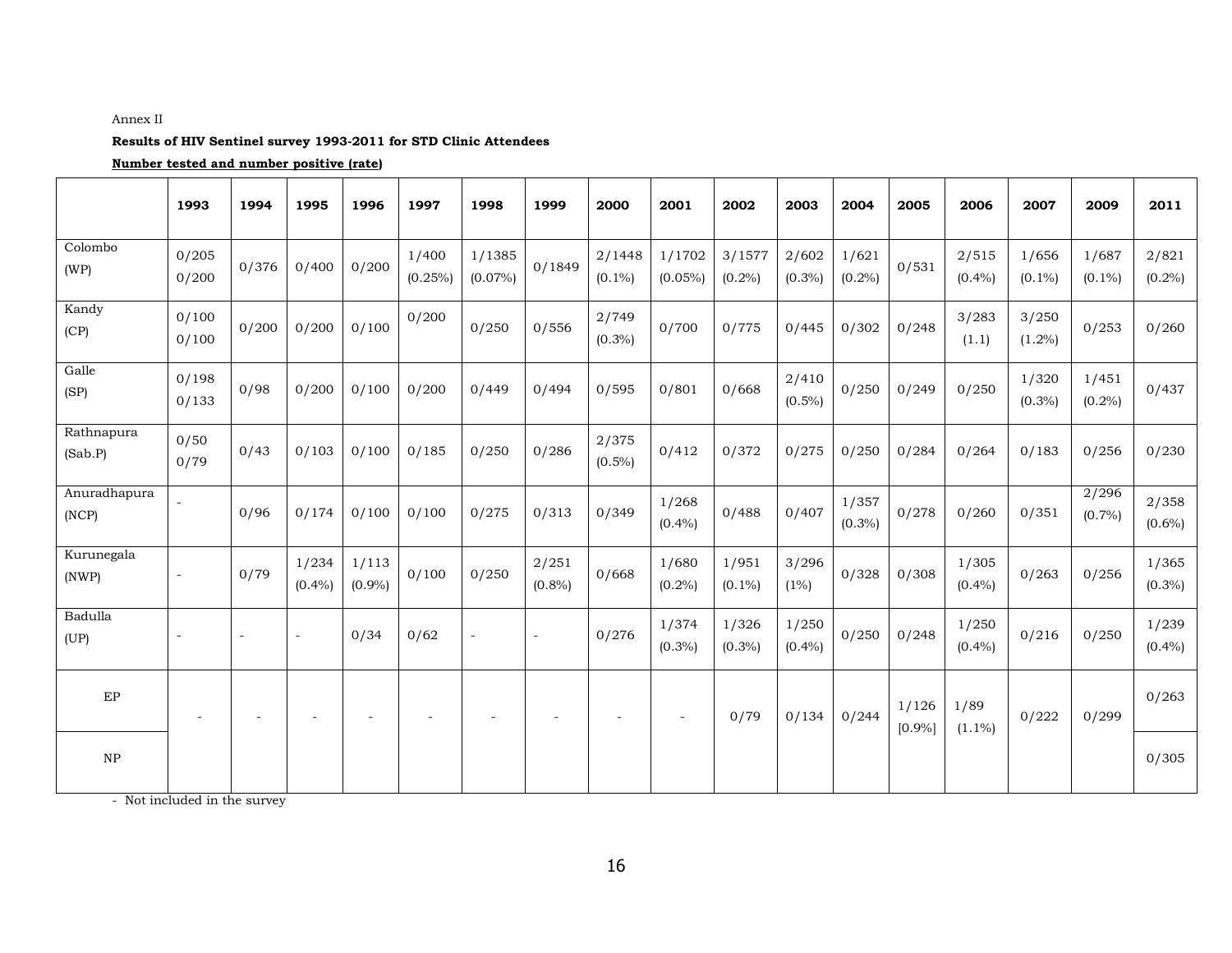#### Annex III

#### **Results of HIV Sentinel survey 1993-2011 for TB patients**

#### **Number tested and number positive (rate)**

|                                   | 1993                     | 1994                     | 1995           | 1996   | 1997   | 1998                     | 1999                     | 2000   | 2001                     | 2002  | 2003               | 2004  | 2005            | 2006               | 2007               | 2009  | 2011               |
|-----------------------------------|--------------------------|--------------------------|----------------|--------|--------|--------------------------|--------------------------|--------|--------------------------|-------|--------------------|-------|-----------------|--------------------|--------------------|-------|--------------------|
| Colombo<br>(WP)                   | 1/303                    | 0/200                    | 0/155          | 0/200  | 0/100  | 0/250                    | 0/413                    | 0/223  | 0/276                    | 0/287 | 1/282<br>$(0.3\%)$ | 0/256 | 1/259<br>[0.4%] | 1/238<br>$(0.4\%)$ | 0/227              | 0/272 | 1/221<br>$(0.5\%)$ |
| Kandy<br>(CP)                     | 1/100<br>$(1\%)$         | 0/49                     | 0/54           | 0/93   | 0/100  | 0/250                    | 0/242                    | 0/269  | 1/363<br>$(0.3\%)$       | 0/324 | 0/282              | 0/304 | 0/258           | 0/234              | 0/204              | 0/230 | 1/275<br>$(0.4\%)$ |
| Galle<br>(SP)                     | 0/166                    | 0/29                     | 0/63           | 0/52   | 0/100  | $\blacksquare$           | 0/177                    | 0/174  | 0/250                    | 0/289 | 0/143              | 0/152 | 1/109<br>[0.9%] | 0/221              | 0/120              | 0/207 | 0/150              |
| Rathnapura<br>(Sab.P)             | 0/65                     | 0/31                     | 0/57           | 0/88   | 0/100  | $\overline{\phantom{0}}$ | $\overline{\phantom{a}}$ | 0/94   | $\overline{\phantom{a}}$ | 0/242 | 0/254              | 0/212 | 0/196           | 0/248              | 0/173              | 0/270 | 0/189              |
| Anuradhapura<br>(NCP)             | ÷,                       | 0/76                     | 0/74           | 0/26   | 0/100  | $\overline{\phantom{a}}$ | $\blacksquare$           | 0/165  | $\blacksquare$           | 0/194 | 0/220              | 0/275 | 0/234           | 0/129              | 1/121<br>$(0.8\%)$ | 0/164 | 0/114              |
| Kurunegala<br>(NWP)               | $\overline{\phantom{a}}$ | 0/35                     | 0/134          | 0/47   | 0/61   |                          | $\blacksquare$           | 0/75   | $\overline{\phantom{a}}$ | 0/199 | 0/167              | 0/216 | 0/256           | 0/162              | 0/179              | 0/165 | 0/131              |
| Badulla<br>(UP)                   | $\overline{\phantom{a}}$ | $\overline{\phantom{a}}$ | $\blacksquare$ | 0/39   | 0/67   | $\blacksquare$           | $\overline{\phantom{a}}$ | 0/111  | $\overline{\phantom{a}}$ | 0/187 | 0/152              | 0/77  | 0/152           | 0/59               | 0/143              | 0/80  | 0/157              |
| $\rm EP$                          | $\sim$                   | $\sim$                   | $\sim$         | $\sim$ | $\sim$ | $\sim$                   | $\sim$                   | $\sim$ | $\overline{\phantom{a}}$ | 0/2   | 0/66               | 0/164 | 0/64            | 0/41               | 0/66               | 0/159 | 0/260              |
| $\ensuremath{\mathsf{NP}}\xspace$ |                          |                          |                |        |        |                          |                          |        |                          |       |                    |       |                 |                    |                    |       | 0/46               |

- Not included in the survey